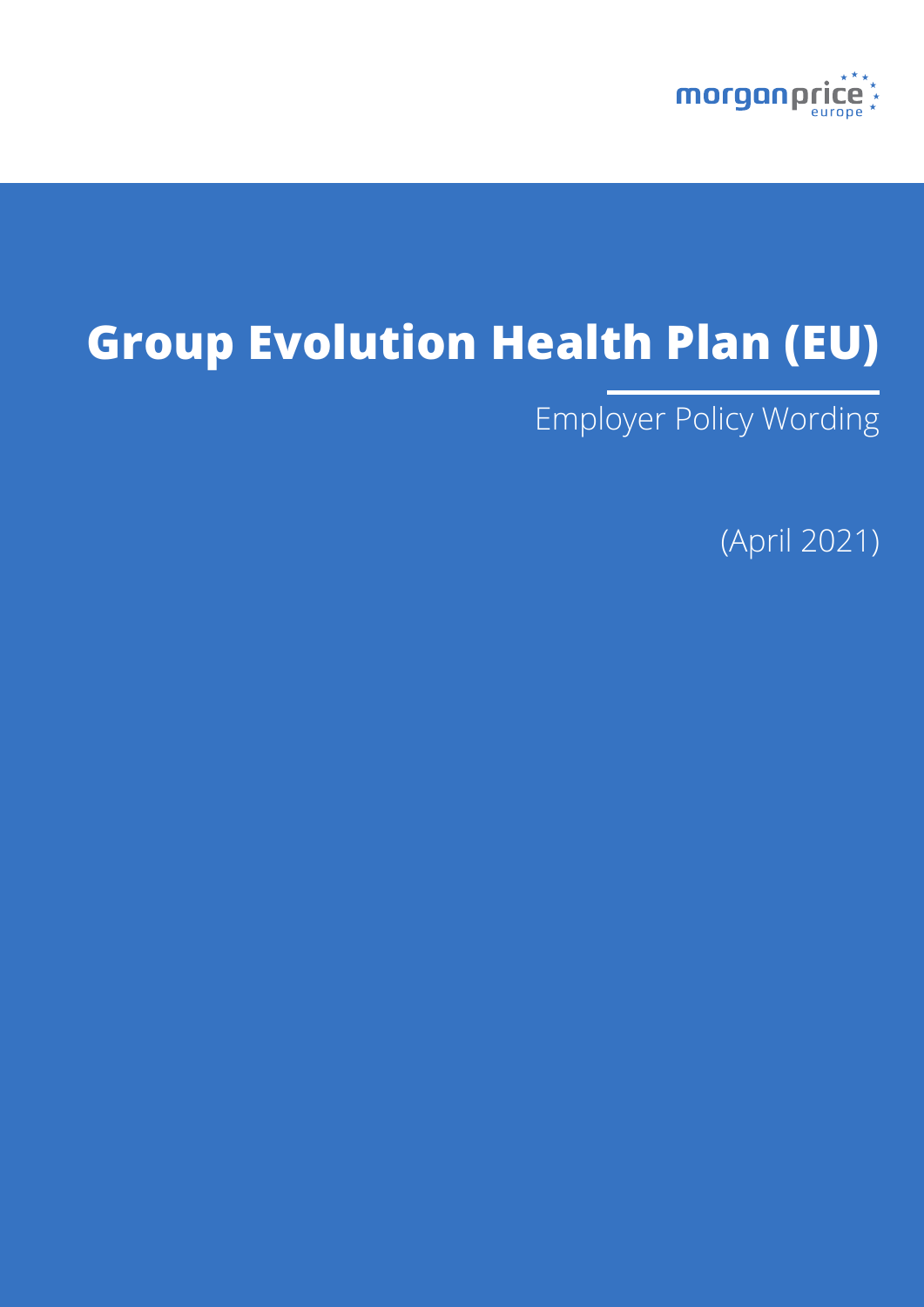

## **Contents**

## **1. Introduction to this policy**

- a. Contract of insurance
- b. Provision of insurance services and benefits
- c. Understanding the scope of this insurance
- d. Our promise of service
- e. Cooling-off period
- f. Queries on this policy
- g. Data Protection & Privacy Notice

## **2. Eligibility**

- a. Who can apply
- b. Conditions of acceptance
- c. Declarations and changes

## **3. Underwriting**

- a. Full Medical Underwriting (FMU)
- b. Moratorium Underwriting
- c. Medical History Disregarded (MHD)

## **4. How to claim**

- a. Emergency assistance/evacuation claims
- b. Claims requiring pre-authorisation
- c. Reimbursement claims
- d. General claims guidance notes
- e. Settlement of claims

## **5. Words and phrases used in this policy**

## **6. General exclusions**

## **7. General policy administration**

- a. Commencement of cover
- b. Adding or removing your employees and/or their dependants
- c. Maintaining cover
- d. Alterations to this policy
- e. Changing the plan type
- f. Policy duration and premium payment
- g. Temporary return to home country
- h. Cancelling this policy
- i. Termination
- j. Death of an employee and/or their covered dependants
- k. Other insurance
- l. Subrogation
- m. Help and intervention
- n. Compliance
- o. Governing law

## **8. How to make a complaint**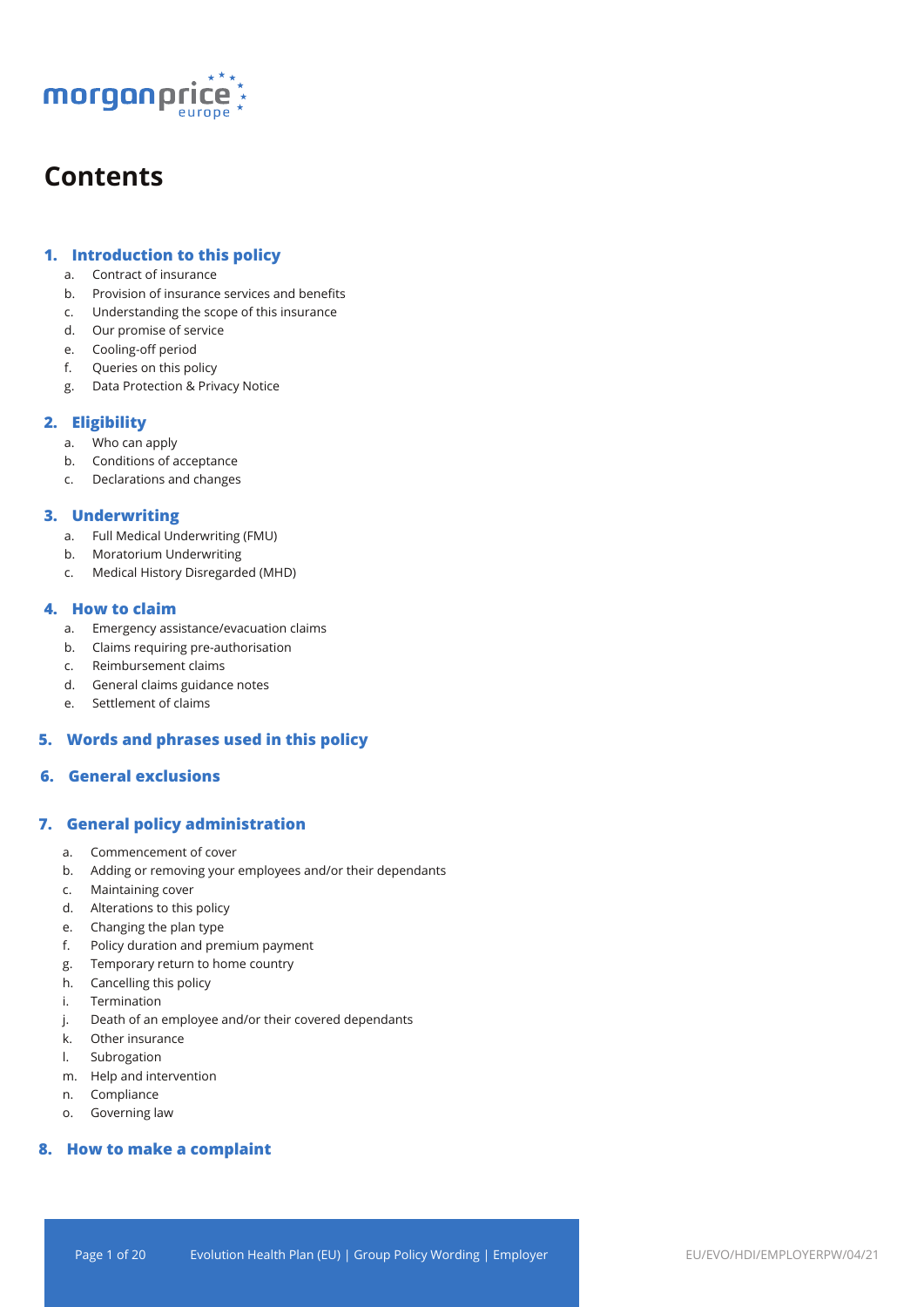## morganpri

## **1 Introduction to this policy**

Welcome and thank you for choosing the Group Evolution Health Plan (EU) from Morgan Price (Europe) ApS to look after your employees health insurance needs.

Please check the certificate of insurance to make sure that all of the details shown are correct. If any changes need to be made, please let us know immediately.

Take a few moments to look through this policy, including the detailed benefit schedule to make sure you fully understand what is covered by this insurance policy.

This policy has been written using plain language wherever possible and has been designed to set out all the features and benefits of the Group Evolution Health Plan (EU) in a straightforward and easy to understand format.

If there is any aspect of the Group Evolution Health Plan (EU) that you are unsure about, please do not hesitate to contact us.

#### **a. Contract of insurance**

The group application form you completed, your employees application forms or membership listing, together with any additional information provided, the employer and employee policy wordings, the group certificate(s) of insurance, endorsements and detailed benefit schedules are all part of the contract of insurance between you and the Insurer, and should be read as one document.

Provided the required amount of premium is paid on the due date, we will provide your employees and/or their eligible dependants, who have been issued with a certificate of insurance, with the benefits set out in the group policy wording and detailed benefit schedule attached to the group certificate(s) of insurance.

The insurance is effective only after we have issued written confirmation that your employees and/or their eligible dependants have been accepted for cover and becomes, and remains, insured in accordance with the terms and conditions set out in this policy.

#### **b. Provision of insurance services and benefits**

This is a list of the different parties involved in providing the insurance services and benefits under this policy:

• This is a Morgan Price (Europe) ApS policy. Morgan Price is responsible for the plan design, sales, administration (including issue of policy documents and collection of premiums) and general management of this policy.

- HDI Global Specialty SE of Podbielskistraße 396, 30696 Hannover, Germany, which is authorised to carry on general insurance business and is authorised and regulated by BaFin (the German Federal Financial Supervisory Authority) and is authorised to carry on business of insurance under the provisions of freedom to provide services in connection with Class 1 – Accident and Class 2 – Sickness, in all the member states of the European Union and of the European Economic Area.
- Morgan Price (Europe) ApS is the entity appointed by the Insurer to provide the services relating to claims handling, case management and evacuation and assistance on this policy.

#### **c. Understanding the scope of your insurance**

You will find details of what is covered and what is not covered in the detailed benefit schedule. Please make sure you read this carefully to understand what is covered and where waiting periods may apply to benefits.

In addition, within this policy wording, there is a list of general exclusions that apply to this policy.

#### **d. Our promise of service**

As a valued customer, you have important rights and entitlements. You are entitled to expect:

- **• Politeness and courtesy.**
- **• Helpful advice and guidance.**
- **• Confidentiality.**
- **• Professional and efficient service.**

At Morgan Price (Europe) ApS, each of our customers is important to us and we believe you have the right to a fair, swift and courteous service at all times. We will always aim to provide you with a professional, confidential and efficient service no matter what your query is.

However, we do appreciate that occasionally things can go wrong. We take all complaints seriously and aim to resolve them fairly and promptly. The information in the 'How to make a complaint' section explains how you can complain and how we will deal with your complaint.

#### **e. Cooling-off period**

If having purchased this policy, you decide that it does not meet your needs, please confirm in writing to info@morgan-price.eu that you wish to cancel the policy.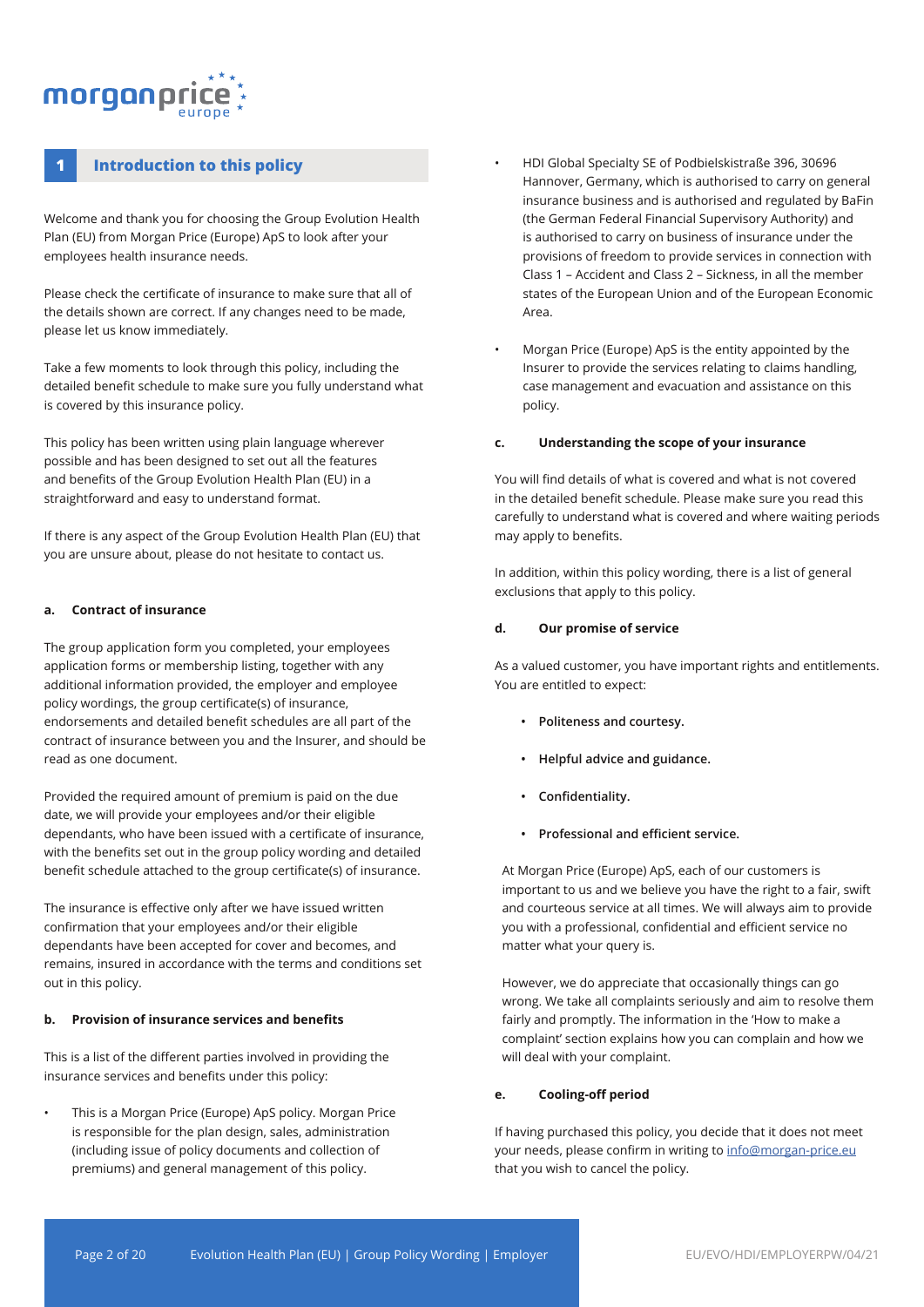

Provided no claims have been paid and/or pre-authorisation of claim costs have been issued, we will refund any premium you have paid.

#### **f. Queries on the policy**

For any queries on this policy, you should contact:

**Morgan Price (Europe) ApS Nybrogade 18 3. 1203 Kobenhavn K Denmark** 

**T: +44 (0) 1379 646 730** 

**F: +44 (0) 1379 652 794** 

#### **E: info@morgan-price.eu**

#### **g. Data Protection & Privacy Notice**

This notice explains how your data will be collected and dealt with, and your rights concerning that data. In this notice, `we', `us' or `our' refers to HDI Global Specialty SE and its agents, co-insurers and reinsurers. `You' or `your' refers to the individual whose personal data we are processing.

Personal data, or personal information, means any information about an individual from which that person can be identified. We respect your privacy and we are committed to protecting your personal data. Morgan Price (Europe) ApS, together with its insurance partner, HDI Global Specialty SE, is the joint controller and processor of your personal data.

#### **h. Responsible data controller**

HDI Global Specialty SE Podbielskistraße 396 30659 Hannover Germany Tel. +49 511 5604-2909 E-mail: contact@hdi-specialty.com

HDI Global Specialty SE is a Data Controller as defined under the EU General Data Protection Regulation ('GDPR').

You can reach our Data Protection Officer by post at the aforementioned address (please include the additional address line "Data Protection Officer") or by e-mail via our data privacy group mailbox: E-mail: privacy-hgs@hdi-specialty.com

#### **i. Personal data we may collect about you**

• Individual details such as name, address, proof of address, contact details (including emails and telephone numbers), gender, marital status, date and place of birth, nationality, employer, job title, employment history and family details

(including their relationship to you).

- Identification numbers issued by government bodies, agencies or similar such as national insurance, passport, tax identification or driving licence numbers.
- Financial information such as bank account or payment card details, income or transaction histories.
- Insurance policy information including information about quotes you receive and policies you take out.
- Credit and anti-fraud data including credit history, credit score, sanctions and criminal offences, and information received from various anti-fraud databases relating to you.
- Information about previous and current claims (including in connection with other related or unrelated insurance) which may include data about your health, criminal convictions, or special categories of personal data and, in some cases, surveillance reports.
- Technical information including your computer's IP address.
- Special categories of personal data which have additional protection under the GDPR, namely health, criminal convictions, racial or ethnic origin, political opinions, religious or philosophical beliefs, trade union membership, genetic data, biometric, or data concerning sex life or sexual orientation.
- Identification numbers issued by government bodies, agencies or similar such as national insurance, passport, tax identification or driving licence numbers.

#### **j. Where we may collect your personal data from**

We may collect your personal data from various sources:

- You (including, from time to time, recordings of your telephone calls with us)
- Your family members, employer or agent/representative (including your broker)
- Our agents, other insurers, insurance brokers, or reinsurers
- Credit reference agencies
- Websites or software applications for use on computers or mobile devices and/or social media content, tools and applications
- Anti-fraud databases, sanctions lists, court judgments and other databases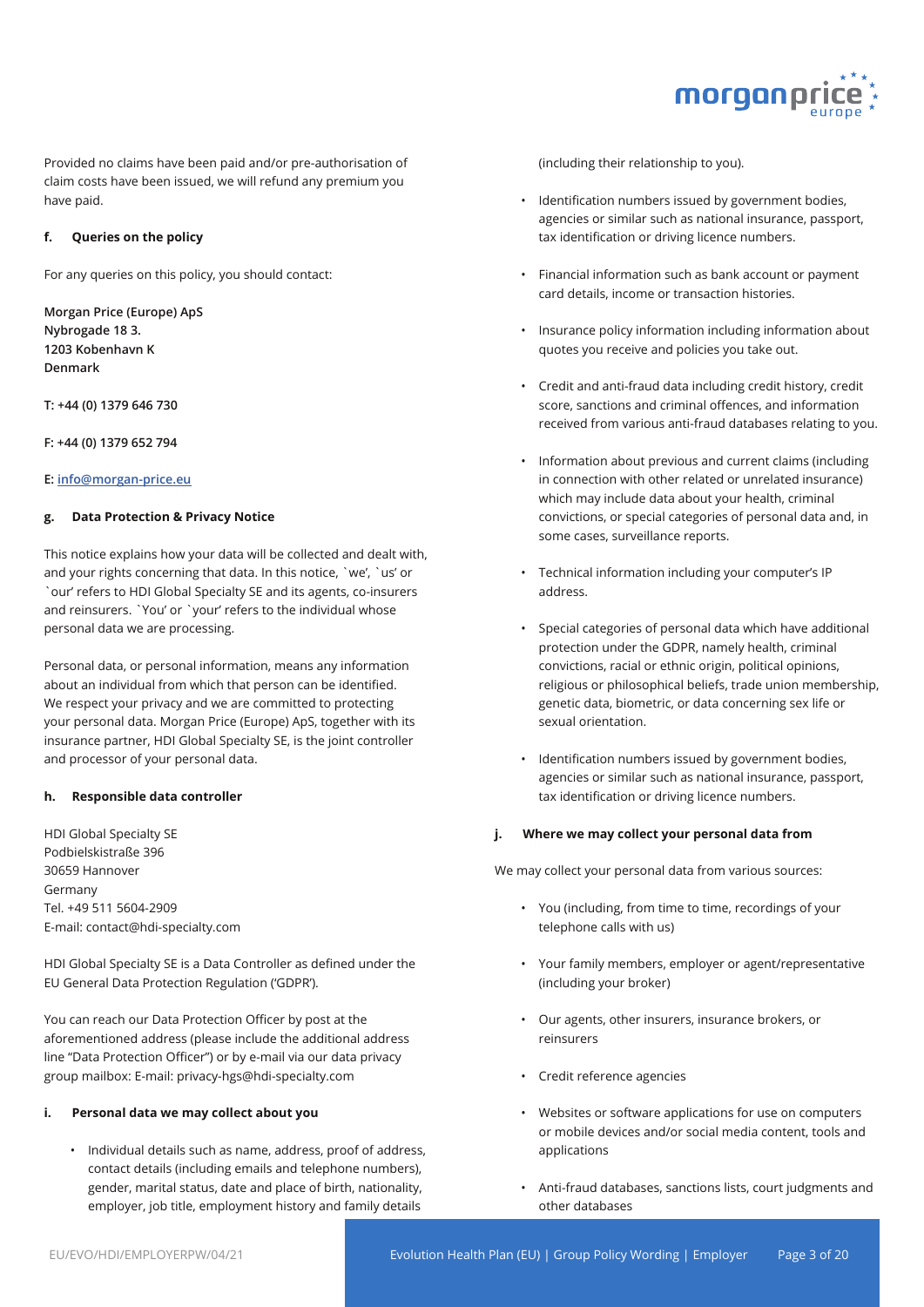

- Government agencies
- Any open electoral register; or
- In the event of a claim, third parties including the other party or parties to the claim, witnesses, experts, loss adjusters, solicitors, claims handlers, translators, surveillance agents, engineers and others.

## **k. Identities of Data Controllers and Data Protection Contacts**

The operation of the insurance market means that personal data may be shared between insurance brokers, insurers, reinsurers and other market participants. You can find out the identity of the controller or controllers of your personal data in the following ways:

- If you took out the insurance yourself, get in touch with the data protection contact at your insurance broker or the entity you dealt with in taking out the insurance.
- If your employer or another organisation took out the insurance for your benefit, you should get in touch with the data protection contact at your employer or the organisation that took out the insurance.
- If you are not a policyholder or an insured under the insurance, you should get in touch with the organisation that collected your personal data.
- **l. The purposes, categories, legal grounds and recipients of our processing your personal data**
	- **• Your personal data may be processed for the following purposes:** 
		- Quotation/inception:
			- Setting you up as a client, including possible fraud, sanctions, credit and anti-money laundering checks
			- Evaluating the risks and matching them to appropriate policy terms/premium
			- Payment of premium where the insured is an individual
		- Policy administration
			- Client care, including communicating with you and sending you updates
			- Payments to and from individuals
- Claims processing:
	- Managing insurance and reinsurance claims
	- Defending or prosecuting legal claims or regulatory proceedings
	- Investigating or prosecuting fraud
- Renewals
	- Contacting you/the insured to renew the insurance
	- Evaluating the risks and matching them to appropriate policy terms/premium
	- Payment of premium where the insured is an individual
- Other purposes including:
	- Complying with our regulatory or legal obligations
	- Risk modelling
	- Effecting reinsurance contracts
	- Transferring books of business, company sales, restructuring and reorganisation.
- **• We may also disclose personal data to the following non-exhaustive list of entities: reinsurers, financial institutions, service providers, contractors, agents, tax authorities, law enforcement and other regulators and group companies in connection with the above purposes. You will find the current list of service providers and our companies who participate in dataprocessing operations hereon our website or by emailing privacy-hgs@hdi-specialty.com.**
- **• We process your data on one of the following legal grounds:**
	- In order to place and operate the contract(s) of insurance;
	- Where a legitimate interest to do so has been identified for which processing of your data is necessary and which balances your interest, rights and freedoms e.g. protecting you from fraud or personalising the insurance product to you; or
	- Where we have a legal obligation to do so e.g. to prevent money laundering.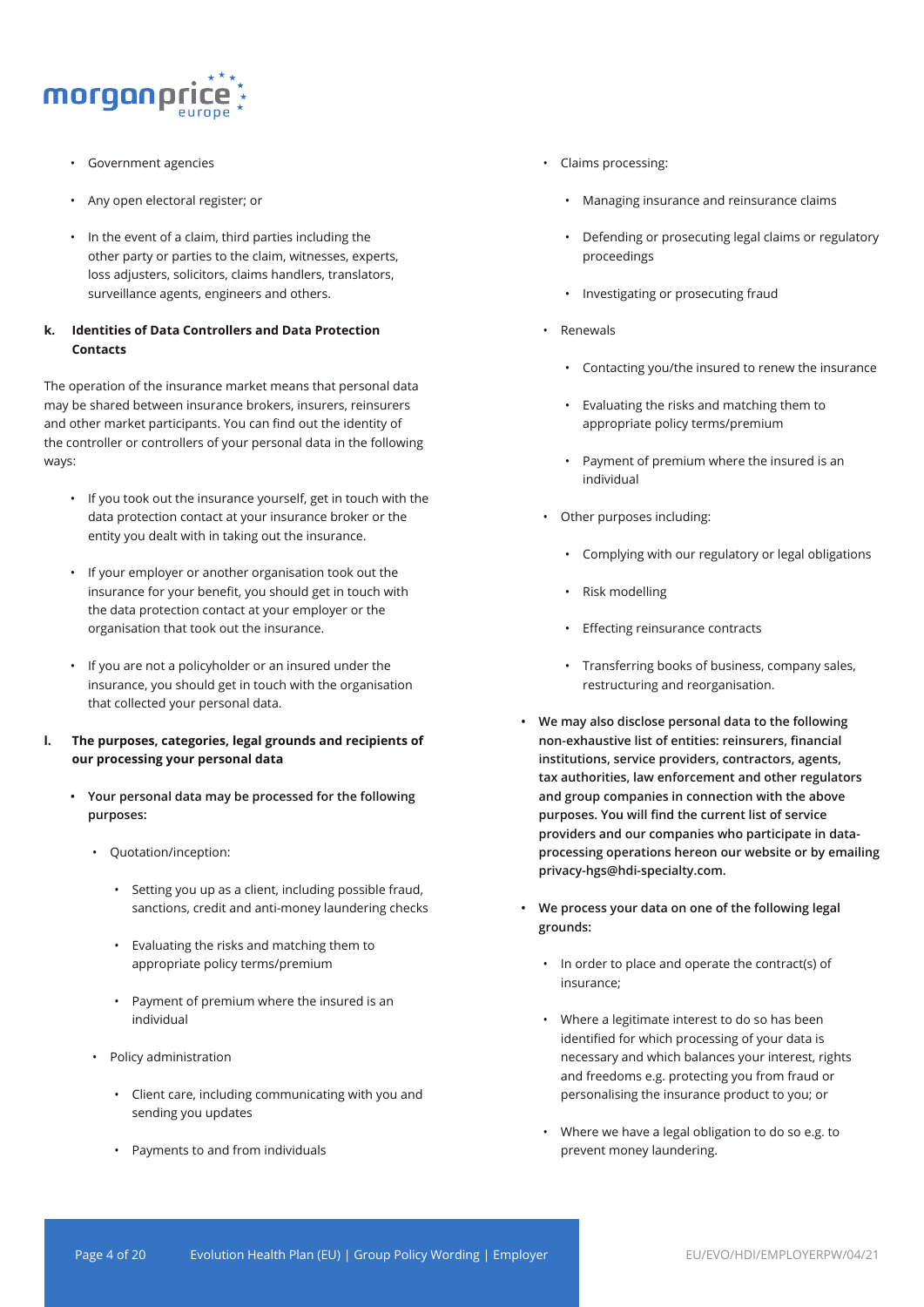

#### **m. Consent**

To provide insurance and deal with insurance claims in certain circumstances we may need to process special categories of your personal data (see 2.8 above), such as medical or criminal records. Your consent to this processing may be necessary to achieve one or more of the purposes set out above.

Where this is the case, you may withdraw your consent to such processing at any time by notifying privacy-hgs@hdi-specialty.com . If you do withdraw your consent, however, this may mean we cannot provide insurance or pay claims.

#### **n. Profiling**

When calculating insurance premiums, we may compare your personal data against other data such as industry averages or fraud patterns. Your personal data may also be used to create such other data to ensure, among other things, that premiums align to risk.

We may make decisions based on profiling and without staff intervention (known as automatic decision making).

#### **o. Storage and retention of your personal data**

Data is held by us on servers and in printed form, as well as on our behalf in off-site storage facilities. We will keep your personal data only for so long as is necessary and for the purpose for which it was originally collected. In particular, so long as there is any possibility that either you or we may bring or face legal claims in connection with the insurance contract(s), or if there are legal or regulatory reasons to retain your data, we must do so.

#### **p. International transfer of data**

We may need to transfer your data to third parties outside the European Economic Area. These transfers will be made in compliance with the GDPR.

If you would like further details of how your personal data would be protected if transferred outside the EEA, please contact privacyhgs@hdi-specialty.com.

#### **q. Amendment**

We may amend this Privacy Notice from time to time. We will let you know if we make any significant changes.

#### **r. Your rights**

If you have any questions about our use of your personal data, please contact the relevant data protection contact as explained above. In certain circumstances you may have the right to require us to:

- Provide you with further details about the use we make of your personal data
- Provide you with a copy of the personal data we hold
- Correct any inaccuracies in the personal data we hold
- Delete any personal data we no longer have any lawful ground to use
- Where the processing requires your consent, to withdraw that consent so we stop the processing in question
- Transfer your personal data to another organisation
- Object to any processing based on the legitimate interests ground at 4.3.2 above unless our reasons for that processing outweigh any prejudice to your data protection rights
- Object to automated processing, including profiling
- Restrict how we process or use your personal data in certain circumstances e.g. whilst a complaint is being investigated.

In certain circumstances we may need to restrict the above rights to safeguard the public interest (e.g. prevention or detection of crime) or our interests (e.g. legal or litigation privilege).

If you are not satisfied with our use of your personal data or our response to any request by you to exercise any of your rights, or if you think we have breached the GDPR, you have the right to complain to the relevant national authority, details below.

**Germany** (lead supervisory authority) Die Landesbeauftragte für den Datenschutz Niedersachsen Prinzenstraße 5 30159 Hannover

Phone: +49 (0511) 120 45 00 Fax: +49 (0511) 120 45 99 E-mail: poststelle@lfd.niedersachsen.de Website: https://www.lfd.niedersachsen.de

#### **Sweden**

Datainspektionen Drottninggatan 29 5th Floor Box 8114 104 20 Stockholm

Tel. +46 8 657 6100 Fax +46 8 652 8652 e-mail: datainspektionen@datainspektionen.se Website: http://www.datainspektionen.se/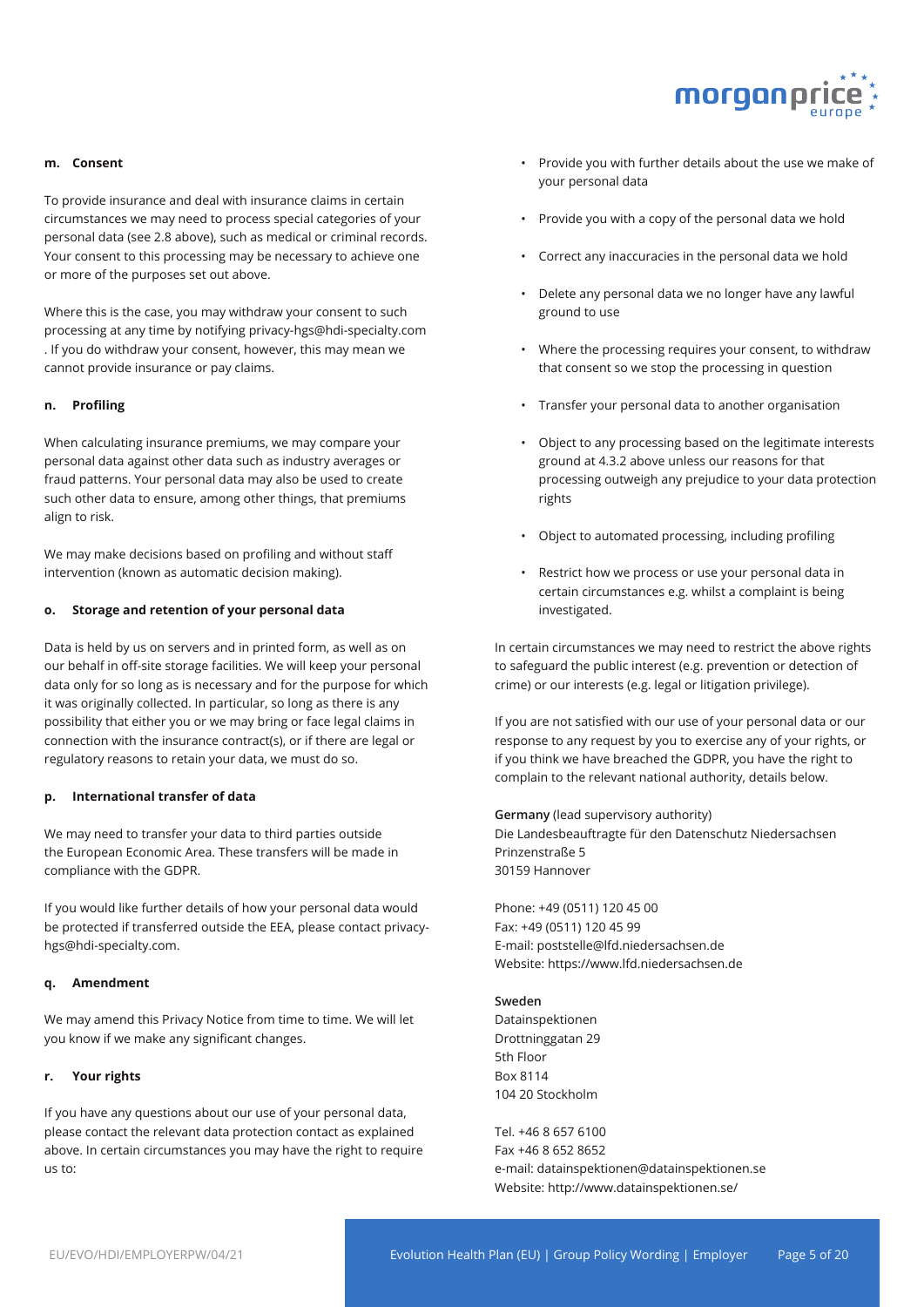

## **Italy**

Garante per la protezione dei dati personali Piazza di Monte Citorio, 121 00186 Roma

Tel. +39 06 69677 1 Fax +39 06 69677 785 e-mail: garante@garanteprivacy.it Website: http://www.garanteprivacy.it/

#### **UK**

#### **England**

Information Commissioner's Office Wycliffe House Water Lane Wilmslow Cheshire SK9 5AF

Tel: 0303 123 1113 (local rate) or 01625 545 745 (national rate) casework@ico.org.uk

#### **Scotland**

Information Commissioner's Office 45 Melville Street Edinburgh EH3 7HL

Tel: 0131 244 9001 scotland@ico.org.uk

#### **Wales**

Information Commissioner's Office 2nd Floor Churchill House Churchill Way Cardiff CF10 2HH

Tel: 029 2067 8400 wales@ico.org.uk

#### **Northern Ireland**

Information Commissioner's Office 3rd Floor 14 Cromac Place Belfast BT7 2JB

Tel: 0303 123 1114 (local rate) 028 9027 8757 (national rate) ni@ico.org.uk

#### **s. Contact Us**

Head Office: Data Protection Officer, Podbielskistraße 396, 30659 Hannover, Germany, Tel. +49 511 5604-2909

UK Branch: Legal & Compliance, 10 Fenchurch Street, London, EC3M 3BE, Tel. +44 (20) 7015 4000

Scandinavian Branch: Legal & Compliance, Hantverkargatan 25, P.O Box 22085, SE-104 22 Stockholm, Tel. +46 8 617-5485

Italian Branch: Data Protection Officer, Podbielskistraße 396, 30659 Hannover, Germany



#### **a. Who can apply?**

This is an international policy designed for employers who wish to provide health insurance for employees who are expatriates (i.e. persons living/working outside their home country) or local nationals (i.e. persons living and/or working inside their home country) and their eligible dependants, with the exception of local nationals of the United States of America.

- The policy is not available to employees in countries where it would breach any sanction, or where it is prohibited by law or local legislation.
- All employees must be in active service on the start date of the certificate of insurance.
- We require a minimum of three employees at the start date, or any subsequent renewal date to be eligible for the Group Evolution Health Plan (EU).
- If you elect to provide cover for your employees eligible dependants, this cannot be on a selective basis, and dependants cover should be available to all employees covered by this policy.

This policy is not available to any employees whose primary residence is Cambodia, China, Hong Kong, Indonesia, Japan, Laos, Macau, Malaysia, Myanmar, Philippines, Singapore, South Korea, Taiwan, Thailand, Timor-Leste or Vietnam. Residents of these countries should apply for an Evolution Health Plan (Asia Pacific).

Maximum age of entry at the start date of this policy on a Full Medical Underwriting basis is 74.

Maximum age of entry at the start date of this policy on a Moratorium basis is 55.

Children can be added to an employees policy but they must be under age 19 and unmarried (or under age 25, unmarried and in full-time further education) at the start date.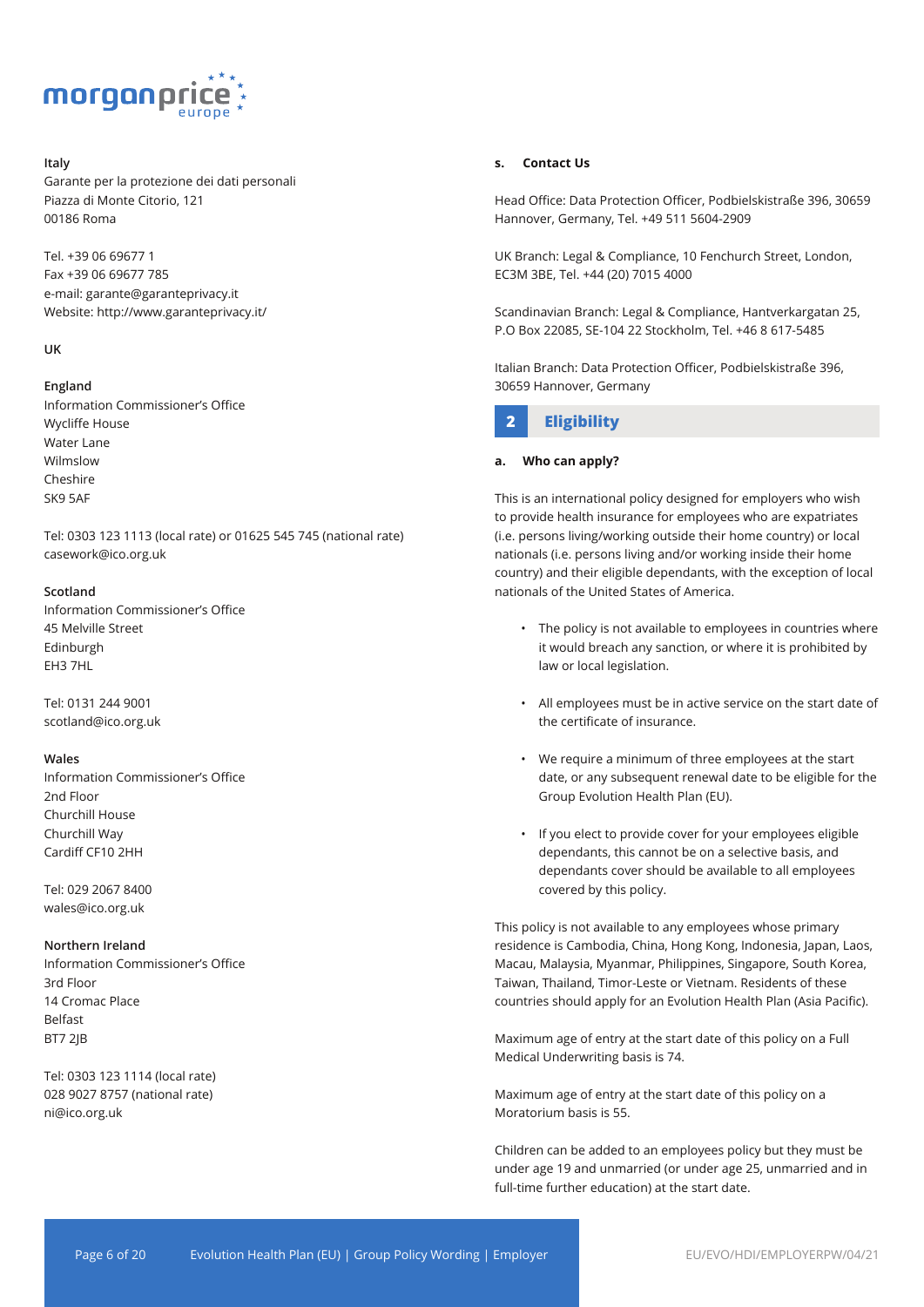

Children may remain covered under this policy until the annual renewal date following their 19<sup>th</sup> birthday (or 25<sup>th</sup> birthday where in full-time education) or marriage, at which time their insurance cover under this policy will end and they may move onto their own policy.

#### **b. Conditions of acceptance**

We are entitled to refuse an application from any employee without giving a reason. We also reserve the right to ask for evidence of age, state of health, employment status or educational status.

#### **c. Who can apply?**

This is an international policy designed for employers who wish to provide health insurance for employees who are expatriates (i.e. persons living/working outside their home country) or local nationals (i.e. persons living and/or working inside their home country) and their eligible dependants, with the exception of local nationals of the United States of America.

- The policy is not available to employees in countries where it would breach any sanction, or where it is prohibited by law or local legislation.
- All employees must be in active service on the start date of the certificate of insurance.
- We require a minimum of three employees at the start date, or any subsequent renewal date to be eligible for the Group Evolution Health Plan (EU).
- If you elect to provide cover for your employees eligible dependants, this cannot be on a selective basis, and dependants cover should be available to all employees covered by this policy.

This policy is not available to any employees whose primary residence is Cambodia, China, Hong Kong, Indonesia, Japan, Laos, Macau, Malaysia, Myanmar, Philippines, Singapore, South Korea, Taiwan, Thailand, Timor-Leste or Vietnam. Residents of these countries should apply for an Evolution Health Plan (Asia Pacific).

Maximum age of entry at the start date of this policy on a Full Medical Underwriting basis is 74.

Maximum age of entry at the start date of this policy on a Moratorium basis is 55.

Children can be added to an employees policy but they must be under age 19 and unmarried (or under age 25, unmarried and in full-time further education) at the start date.

Children may remain covered under this policy until the annual renewal date following their 19<sup>th</sup> birthday (or 25<sup>th</sup> birthday where in full-time education) or marriage, at which time their insurance

cover under this policy will end and they may move onto their own policy.

#### **d. Conditions of acceptance**

We are entitled to refuse an application from any employee without giving a reason. We also reserve the right to ask for evidence of age, state of health, employment status or educational status.

We may wish to apply special terms, exclusions or premium increases to reflect any exceptional circumstances regarding your application.

If we cannot obtain all the information we need to assess a risk, we reserve the right to decline cover.

In order to benefit from this policy, you must:

- Answer all questions about this policy honestly and fully at all times;
- Not deliberately mislead us by misstatement;
- Tell us straight away if anything you have already told us changes, especially between the date you apply for this policy and the date we issue it;
- Observe and comply with the terms and conditions of this policy.

Or this policy may be cancelled, and/or any claims your employees and/or their covered dependants make may not be paid.

## **e. Declaration and changes**

You must immediately inform us of any change in the information given on the group application form, in particular relating to any medical declaration you have made for your employees and/ or their covered dependants, address, country of residence, the birth or adoption of a child or any other change involving your employees and/or their covered dependants. If you do not tell us, this policy may be cancelled and any claims your employees and/ or their covered dependants make may not be paid.

## **3 Underwriting**

We assess risks in different ways as listed below:

#### **a. Full Medical Underwriting**

If you select Full Medical Underwriting (FMU) for your employees and/or their eligible dependants, they must complete the FMU application form. We will review the information provided to ascertain whether your employees and/or their eligible dependants will be accepted with or without specific exclusions or terms.

We may need to request additional information to be able to provide terms. Your employees and/or their eligible dependants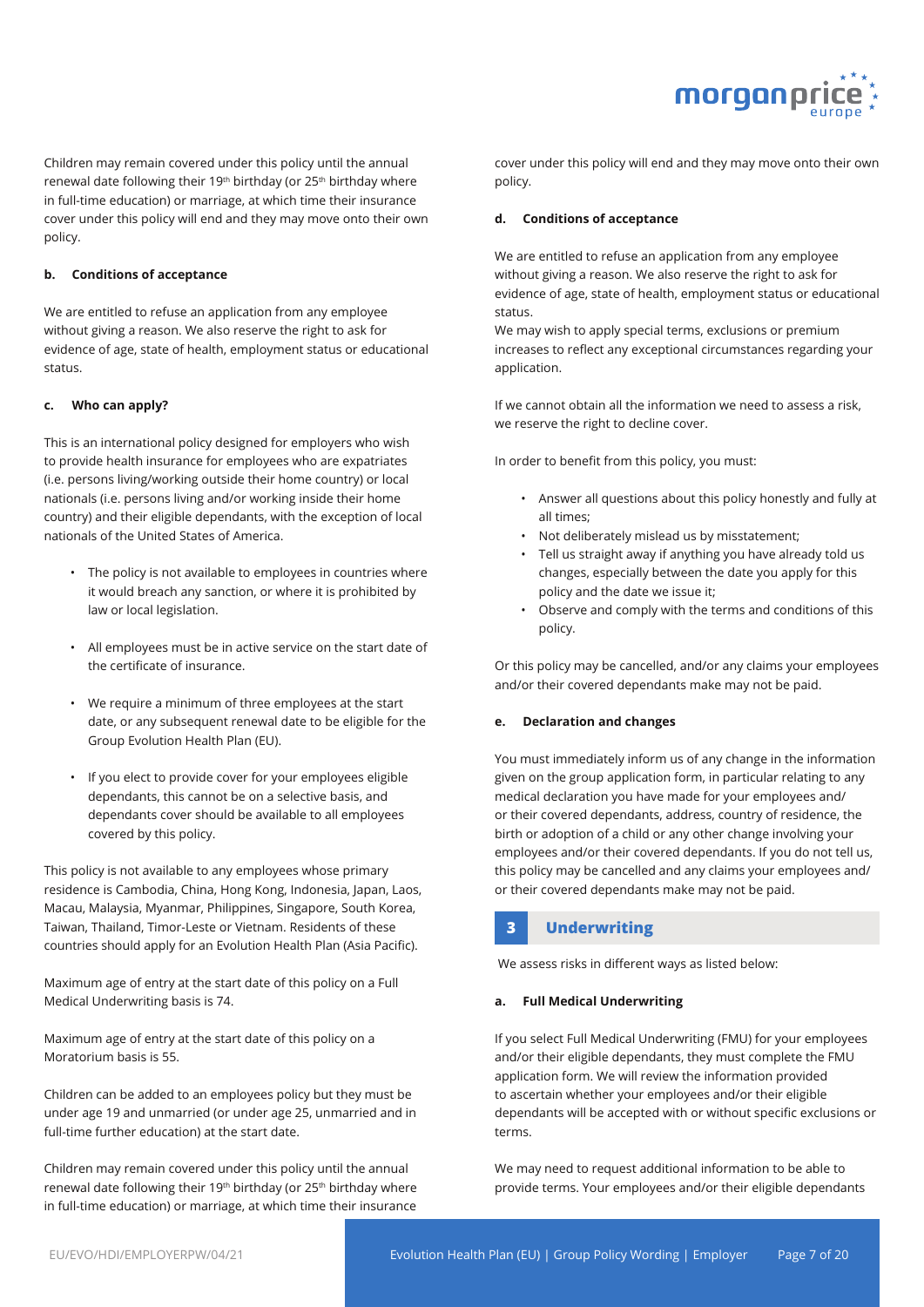

must ensure that the FMU application form is fully and accurately completed.

Any pre-existing conditions not declared on your employees and/ or their eligible dependants FMU application will not be covered by this policy.

If a specific exclusion or terms applies to your employees and/or their eligible dependants policy, we will advise you in writing and you will need to confirm to us in writing that you accept the terms offered before this policy can start.

#### **b. Moratorium Underwriting**

Moratorium Underwriting is only available if your employees and/ or their eligible dependants are under age 55 at the start date of this policy. If you select Moratorium Underwriting, your employees and/or their eligible dependants must complete the Moratorium application form.

Moratorium Underwriting means that your employees and/or their eligible dependants will not be covered for any pre-existing conditions that have been in existence during the 5-year period before the start date. After 2 years continuous cover, pre-existing medical conditions may become eligible for cover (unless the condition is specifically excluded by the policy) if, at the first time of receiving treatment, your employees and/or their eligible dependants have not:

- **• Suffered any symptoms;**
- **• Consulted any medical practitioner for check-ups/ monitoring of a condition, received follow-up examinations, medical treatment or advice;**
- **• Been prescribed or taken medicine, including over the counter drugs, special diets, injections or physiotherapy;**
- **• And, your employees and/or their eligible dependants were not reasonably aware the condition existed.**

If there is any doubt over whether a condition existed prior to the start date of this policy, we reserve the right to request a further medical opinion. The final decision on whether a condition is covered rests solely with our Chief Medical Officer (CMO).

## **c. Medical History Disregarded (available to group schemes of more than 10 employees)**

If you have selected Medical History Disregarded (MHD) Underwriting, we do not require you to declare your employees and/or their eligible dependants previous medical history, and your employees and/or their eligible dependants will not be required to complete an application form.

Any ongoing or potential claims, which may affect the overall risk of this policy, including pre-existing cases of pregnancy, cancer, heart and lungs, and back problems in the current period of

insurance cover, MUST be disclosed and accepted by us prior to cover being confirmed on this policy.

We do not have to accept a group on MHD Underwriting and we do not have to give a reason why.



## **a. Emergency assistance/evacuation claims (Preauthorisation required)**

Assistance is available 24-hours a day, 365 days a year for medical emergencies, including evacuation and transportation.

If your employees and/or their covered dependants have an emergency, critical or life-threatening medical condition, and local facilities may not be available to provide the necessary medical treatment, they must contact us immediately for assistance on **+44 (0) 3300 581 668** and select **Option 2**.

Your employees and/or their covered dependants will need to provide the following information for the person requiring medical treatment:

- **• Full name.**
- **• Date of birth.**
- **• Membership Number (found on the certificate of insurance).**
- **• Location.**
- **• Name and contact details of treating physician/hospital.**
- **• Details of the medical condition.**

We will make contact with your employees and/or their covered dependants treating physician to obtain required medical information so that we can assess your employees and/or their covered dependants medical condition and decide if medical evacuation is required and how we will need to action that. If covered, arrangements will be made and we will deal directly with any facility or evacuation provider.

In dire emergencies in remote or primitive areas where your employees and/or their covered dependants cannot make contact with us in advance, your employees and/or their covered dependants must contact us as soon as is practicably possible.

#### **b. Claims requiring pre-authorisation**

Within the detailed benefit schedule, it is shown where certain benefits need pre-authorisation. If your employees and/or their covered dependants wish to make a claim on one of these benefits, they need to call us on **+49 (0)32 211 12 2010** and select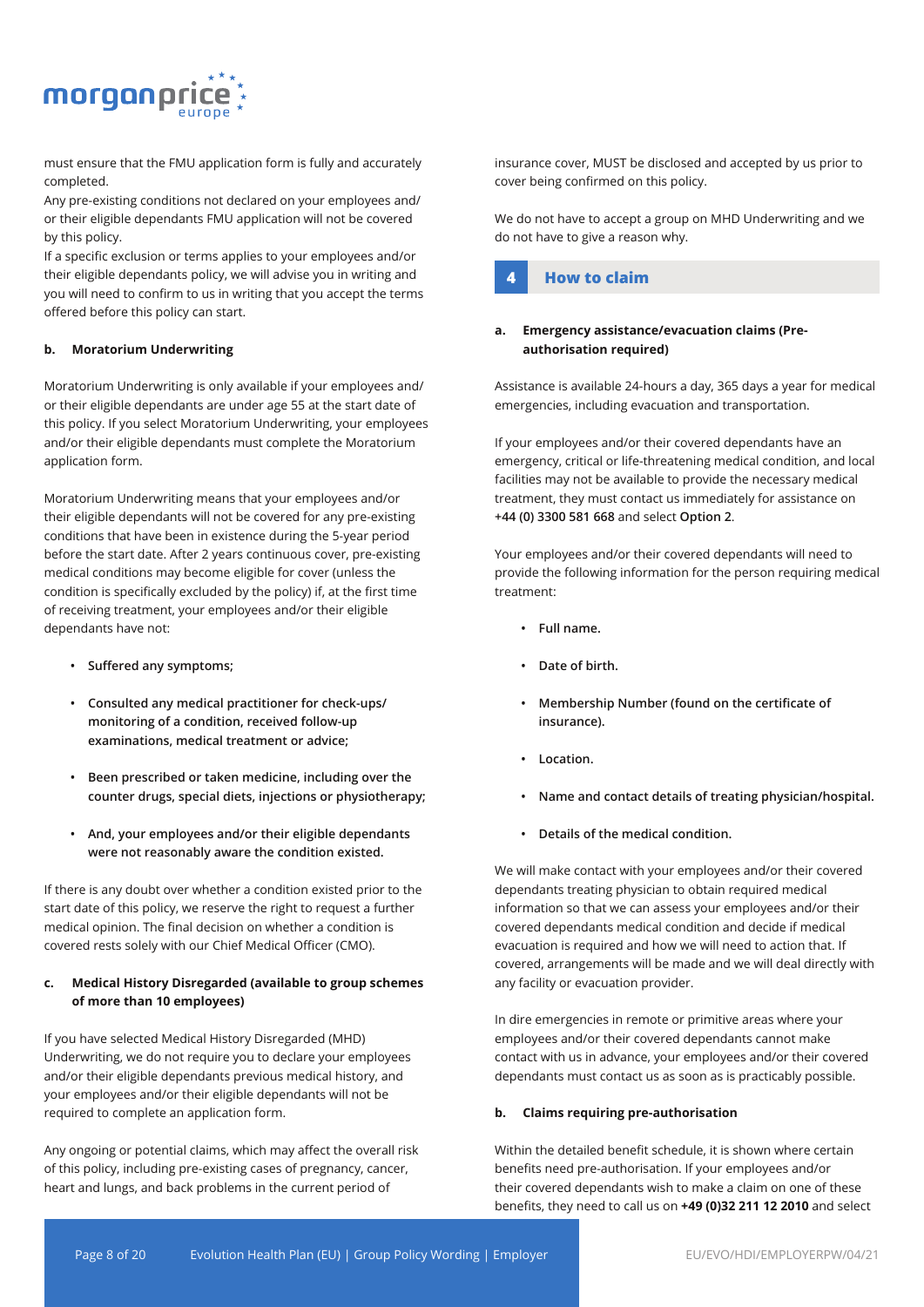

**Option 3,** or send an email to mpclaims@morgan-price.eu or euroclaims@morgan-price.eu if they are a resident in Germany, with the details of their claim.

In most cases, we will then be able to deal directly with the hospital/clinic to arrange your employees and/or their covered dependants treatment and then place a guarantee of payment with the hospital and pay them directly.

If your employees and/or their covered dependants are admitted into hospital in an emergency, please make sure that your employees and/or their covered dependants, a representative, or a member of the hospital staff contact us within 2 days of your employees and/or their covered dependants being admitted into hospital.

## **If your employees and/or their covered dependants do not contact us for pre-authorisation as per the detailed benefit schedule, a 25% co-insurance will apply to their claim.**

If your employees and/or their covered dependants policy has a deductible/excess or co-insurance to be applied, your employees and/or their covered dependants will be responsible for paying the hospital directly for the costs not covered.

#### **c. Reimbursement claims**

For claims that do not require pre-authorisation, your employees and/or their covered dependants should take a claim form with them when they receive medical treatment and request the treating physician to complete their part of the form. Your employees and/or their covered dependants should settle the invoice and then send us the claim form and paid invoice/receipt.

Claim forms can be downloaded from www.morgan-price.eu

Please note, any fee that your employees and/or their covered dependants physician may charge for completing the claim form is your employees and/or their covered dependants responsibility.

The claim form and supporting documentation should be sent to us by secure email to mpclaims@morgan-price.eu or euroclaims@morgan-price.eu if your employees and/or their covered dependants are resident in Germany.

Alternatively, your employees and/or their covered dependants can post them to us at:

**Morgan Price (Europe) ApS Claims Department Morgan Price (Europe) ApS Nybrogade 18 3. 1203 Kobenhavn K Denmark** 

Your employees and/or their covered dependants must take a copy of their claim documents before posting us the originals. If your employees and/or their covered dependants want to speak to us about their claim, they can call us on **+49 (0)32 211 12 2010.**

#### **d. General claims guidance notes**

Your employees and/or their covered dependants only need to complete one claim form for each different medical condition per policy year. If your employees and/or their covered dependants receive further bills for an already submitted claim, send these in with an accompanying letter quoting your employees and/or their covered dependants membership number and claim number already provided. Alternatively, take a copy of their original claim form and submit that with the additional bills.

When your employees and/or their covered dependants submit their first claim, please ensure that they also send us the completed bank details form to ensure we can make payment to your employees and/or their covered dependants. Your employees and/or their covered dependants must include an IBAN and SWIFT code where this is required.

Please note, we cannot make payments to banks in countries where UK/US Sanctions are in place.

**ALL** claims must be submitted within **3 months** of the date of service or treatment, otherwise they will not be considered for reimbursement.

Your employees and/or their covered dependants must provide us with written response to any request for information regarding a claim within 28 days of us asking, or as soon as reasonably possible thereafter. In certain circumstances, we may ask your employees and/or their covered dependants to undergo a medical examination, which we will pay for. Your employees and/or their covered dependants must provide us with a written statement to substantiate their claim together with (at your employees and/or their covered dependants own expense) all necessary documentary evidence, information, certificates, receipts and reports that we may reasonably request them to supply. It may also be necessary to request information such as a police report, death certificate, autopsy report and travel itineraries. Failure to provide us with the information we have reasonably requested, will result in us being unable to assess your employees and/or their covered dependants claim.

In the evaluation of medical claims, the decision of our Chief Medical Officer (CMO) is our final decision.

If you have chosen a deductible/excess to apply to your employees and/or their covered dependants policy, it will apply on a per person, per period of insurance basis, which means that it will be applied once a year to each employee and/or their covered dependants. If you have also selected a co-insurance on out-patient benefit options, the excess will be applied to the claim first and then the co-insurance will be applied to the remaining amount.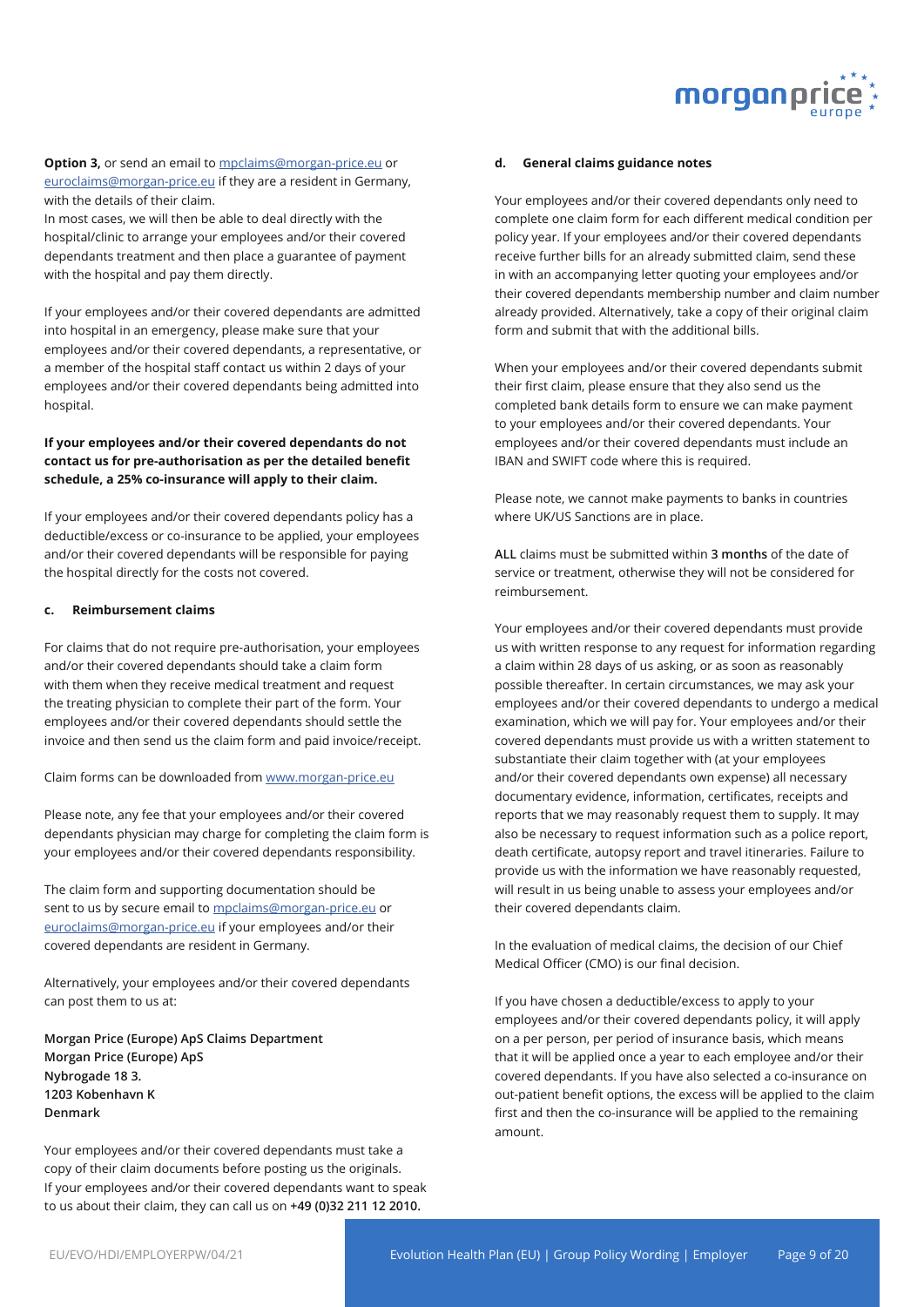

At the start of each period of insurance, your employees and/or their covered dependants are responsible for bearing the eligible costs for any expenses up to the value of your employees and/or their covered dependants deductible/excess.

Your employees and/or their covered dependants will need to send us a completed claim form, together with all the bills so that we can work out the amount payable once your employees and/ or their covered dependants have incurred eligible costs up to the level of your deductible/excess.

## **e. Settlement of claims**

Once we have reviewed the documentation provided and processed your employees and/or their covered dependants claim, we will send your employees and/or their covered dependants a reimbursement statement and make payment of the covered expenses directly into your employees and/or their covered dependants chosen bank account.

We will pay for any bank charges incurred in submitting the funds into your employees and/or their covered dependants bank account.

We will not pay for any charges made by your employees and/or their covered dependants bank for receiving the funds.

For claims made where your employees and/or their covered dependants have incurred expenses in a currency other than the currency of this policy, settlement will be calculated using the appropriate exchange rate prevailing on the date treatment was received.

## **5 Words and phrases used in this policy**

Certain words and phrases used in this policy wording, and the other documentation which forms part of your employees and/ or their covered dependants policy, have specific meanings, which are defined below. Where words and phrases are not shown, they will take on their usual meaning within the English language.

#### **Accident**

A sudden, unexpected, specific bodily injury caused by violent or external means.

#### **Active Service**

An employee will be considered in active service on any day if he/ she is then performing in the customary manner all the regular duties of their employment as performed, or were capable of being performed on the last regularly scheduled day of work.

## **Acute Medical Condition**

A medical condition of rapid onset resulting in severe pain or symptoms, which is of brief duration and that is likely to respond quickly to medical treatment.

## **Annual renewal date**

The day after the expiry date as shown on the certificate of insurance.

#### **Benefit schedule**

The detailed table of benefits included within the certificate of insurance, which sets out the benefits available to your employees and/or their covered dependants under this policy, in line with the chosen level of cover.

#### **Birth defect**

A deformity or medical condition, which is caused during pregnancy and/or childbirth.

#### **Bodily injury**

An identifiable physical injury that directly results from an accident.

#### **Cancer**

Any malignant tumour positively diagnosed with histological confirmation and characterised by the uncontrolled growth of malignant cells and invasion of tissue. The term malignant tumour includes leukaemia, lymphoma and sarcoma.

#### **Certificate of insurance**

The document issued to you, which shows the name of the policyholder, together with your insured employees and/or their covered dependants, selected geographical area, selected currency, level of cover, period of insurance, inception and expiry date, name of the Insurer, any special terms, conditions and exclusions and the detailed benefit schedule, which apply to this policy.

## **Chronic medical condition**

A medical condition, which has two or more of the following characteristics:

- It has no known recognised cure;
- It continues indefinitely;
- It has come back;
- It is permanent;
- Requires palliative treatment;
- Requires long-term monitoring, consultations, check-ups, examinations or tests;
- Your employees and/or their covered dependants need to be rehabilitated or specially trained to cope with it.

#### **Claim**

The total cost of treating a single medical condition or bodily injury.

#### **Close relative**

Spouse or partner (of the same or opposite sex), mother, father, mother-in-law, father-in-law, stepmother, stepfather, legal guardian, daughter, son, daughter-in-law, son-in-law, (including legally adopted son or daughter), stepchild, sister, brother, sisterin-law, brother-in-law, grandparents or grandchildren of your employees and/or their covered dependants.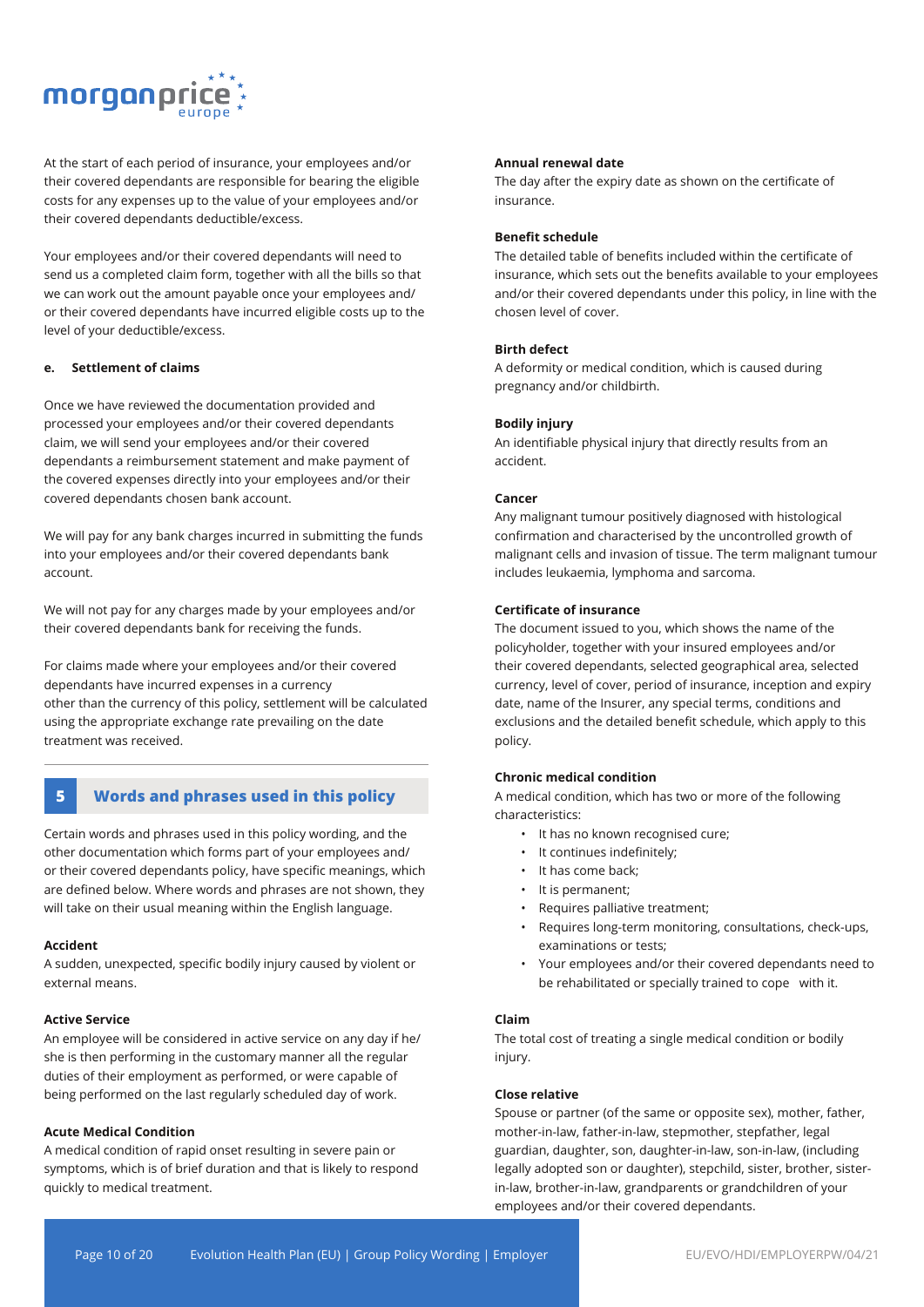

## **Co-insurance**

The percentage of eligible costs, which your employees and/or their covered dependants are responsible for paying.

#### **Complications of pregnancy and childbirth**

For the purposes of this policy, complications of pregnancy and childbirth shall only be deemed to include the following: toxaemia, gestational hypertension, pre-eclampsia, ectopic pregnancy, hydatidiform mole, ante and post partum haemorrhage, retained placenta membrane, stillbirths, miscarriage, medically necessary caesarean sections and medically necessary abortions.

#### **Confinement to home**

When an illness or injury restricts the ability of your employees and/or their covered dependants to leave their home, except with the assistance of another individual and the aid of a supportive device (such as crutches, a cane, a wheelchair or a walker). Any medically necessary absence from your employees and/or their covered dependants home shall not disqualify them from being considered to be confined to home.

#### **Congenital condition**

A medical condition or abnormality that is present at birth.

#### **Consultant**

A surgeon, anaesthetist or physician who is legally qualified to practice medicine or surgery following attendance at a recognised medical school, and is recognised as having a specialist qualification in the field or expertise in the treatment of the disease, illness or injury being treated.

#### **Country of residence**

The country where the employees and/or their covered dependants covered by this policy have primary residence, and in which they normally live or spend most of their time each policy year.

#### **Critical medical condition**

A situation where your employees and/or their covered dependants are suffering a medical condition, which in the opinion of our Chief Medical Officer (CMO) and in consultation with the local treating doctor, requires immediate evacuation to an appropriate medical facility.

#### **Day-patient**

Medical treatment provided in a hospital where your employees and/or their covered dependants require a period of recovery in a hospital bed, but do not need to stay overnight.

#### **Deductible/excess**

The amount of money stated on the certificate of insurance, which is payable by you. If you have chosen a deductible/excess to apply to this policy, it will apply on a per person, per policy year basis, which means it will be applied once a year to your employees and/or their covered dependants. At the start of each period of

insurance, your employees and/or their covered dependants are responsible for bearing the eligible costs for any expenses up to the value of the deductible/excess.

#### **Dependant**

Your employees:

- Legal spouse or partner of the same or opposite sex;
- Child, step-child or legally adopted child provided that he/she is under age 19 and unmarried (or under age 25, unmarried and in full-time further education) on the date first included under this policy or at any subsequent annual renewal date.

#### **Eligible costs**

Charges, fees and expenses for all the items of benefits as displayed on the detailed table of benefits attached to the certificate of insurance.

#### **Emergency dental treatment**

Dental treatment necessary as a result of an accident caused by an extra-oral impact, received within 48 hours from the date and time of the accident, for the immediate relief of pain caused by natural teeth being lost or damaged.

#### **Emergency treatment**

Medical treatment given to evaluate and treat an acute medical condition, whether resulting from an accident or sudden onset of an illness, where it is reasonable for your employees and/or their covered dependants to believe the symptoms of their condition are of such severity in nature, that failure to seek immediate medical treatment could result in either placing your employees and/or their covered dependants health in serious jeopardy or causing impairment of bodily function.

#### **Emergency medical transfer or evacuation**

Medically necessary emergency transportation and medical care approved by us when the facilities in the place of incident are not able to provide the care required. This includes medical care during the process of transporting your employees and/or their covered dependants, when suffering from a critical medical condition, to the nearest suitable hospital that can provide the necessary treatment.

#### **Employee**

A person who is in active service on a full-time basis with you or on contract employment. It does not mean a person in casual employment. This may include a sole proprietor, or partner or director.

#### **Employer**

The employer of the person(s) to be covered by the group policy, or in the case of a non-employee group policy accepted by us, the sponsoring organisation through which the policy offered, effected and administered, and to which the group certificate is issued.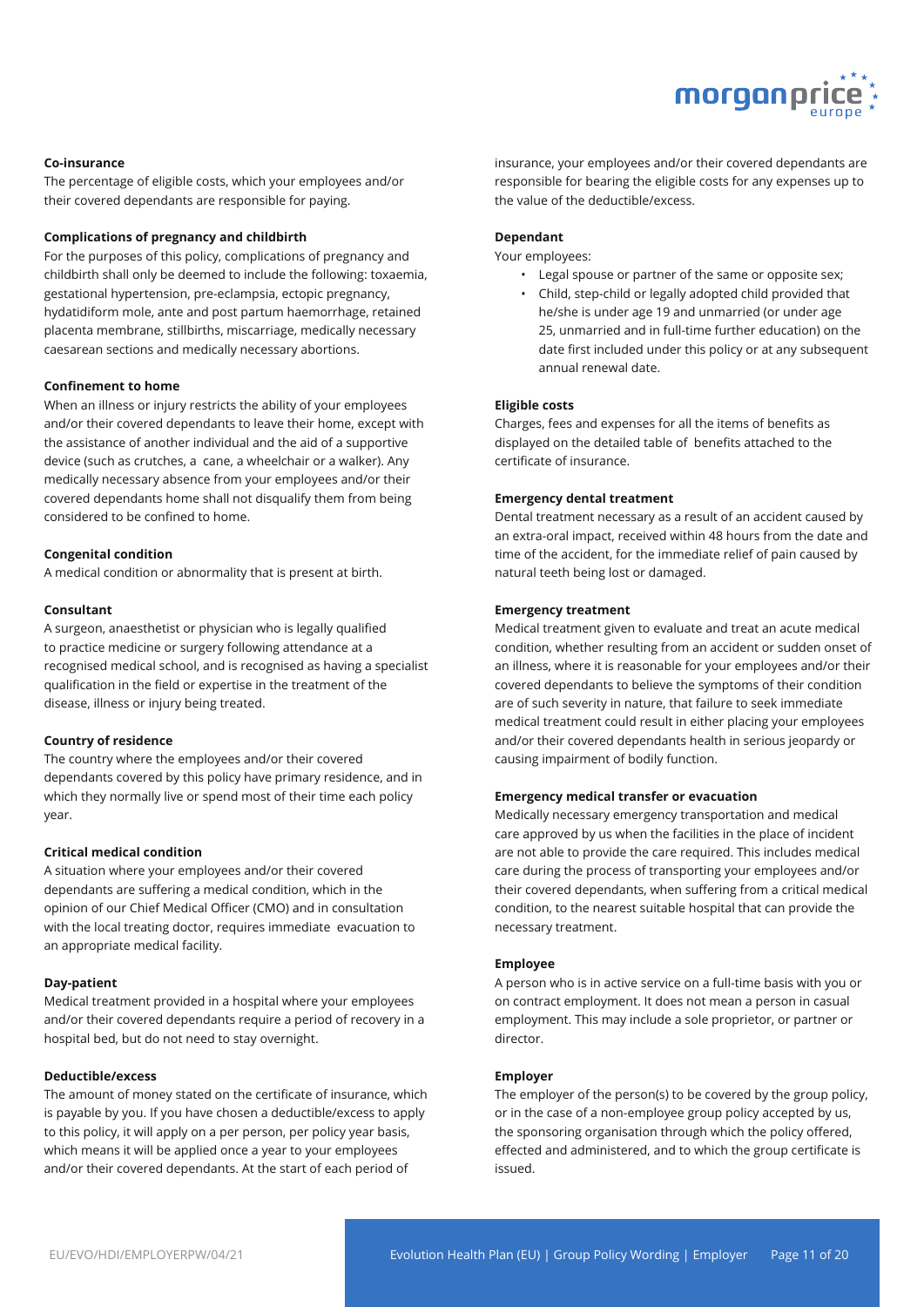

#### **Expiry date**

The date on which all insurance cover under this policy ends.

#### **External prosthesis**

An external device (i.e. artificial limbs) that substitutes or supplements a missing or defective part of the body.

#### **Geographical area**

One of the four different areas as shown in the certificate of insurance, which comprise of the following countries:

**Area 1:** Albania, Andorra, Austria, Belarus, Belgium, Bosnia Herzegovina, Bulgaria, Channel Islands, Croatia, Cyprus, Czech Republic, Denmark, Estonia, Finland, France, Germany, Gibraltar, Greece, Greenland, Hungary, Iceland, Ireland, all islands of the Mediterranean, Isle of Man, Italy, Latvia, Liechtenstein, Lithuania, Luxembourg, Macedonia, Madeira, Malta, Moldova, Monaco, Montenegro, Netherlands, Norway, Poland, Portugal, Romania, Russia (West of the Urals), Serbia, Slovakia, Slovenia, Spain, Sweden, Switzerland, Turkey, Ukraine, United Kingdom and Vatican State.

**Area 2:** Worldwide excluding China, Hong Kong, Singapore and United States of America.

**Area 3:** Worldwide excluding United States of America.

**Area 4:** Worldwide.

## **Group Certificate**

The certificate of insurance issued to you, the employer, who is named on the Group Application Form (EU), which forms part of the contract of insurance between the Insurer and the employer.

#### **Home country**

The country for which your employees and/or their covered dependants hold a current passport. Where they hold dual nationality, the home country will be the one stated on the application form completed at the start date of this policy.

#### **Hospice**

A facility that specialises in the care of people who are terminally ill with special concern for death with dignity.

#### **Hospital**

Any facility under the constant supervision of a resident physician, which is legally licensed as a medical or surgical hospital in the country where it is located.

#### **Illness**

Any sickness, disease, disorder or alteration in an your employees and/or their covered dependants state of health diagnosed by a physician.

#### **In-patient**

Medical treatment provided in a hospital where your employees and/or their covered dependants is admitted and, out of medical necessity, occupy a bed for one or more nights, but not exceeding 12 months in total, for any one medical condition.

#### **Insured Person/You/Your/Yourself**

Your employees and/or their covered dependants shown on the certificate of insurance.

#### **Insurer**

HDI Global Specialty SE

#### **Level of cover**

One of the five different levels of cover available under the Evolution Health Plan (EU) as shown on the certificate of insurance, which will be one of the following:

- **Standard**
- **Standard Plus**
- **Comprehensive**
- **Premium**
- **Elite**

#### **Lifetime limit**

The maximum amount of money we will pay, during the lifetime of this policy, in respect of benefits marked with a lifetime limit on the benefit schedule attached to the certificate of insurance.

## **Local ambulance services**

Provision of ambulance to transport your employees and/or their covered dependants to hospital in a medical emergency.

#### **Medical condition**

Any disease or illness (including psychiatric illnesses), not otherwise excluded by this policy.

#### **Medical treatment**

The provision of recognised medical and surgical procedures and healthcare services, which are administered on the order of, and under the direction of a physician, for the purposes of curing a medical condition, bodily injury or illness or to provide relief of a chronic medical condition.

#### **Medical Practitioner**

A person who is legally qualified in medical practice following attendance at a recognised medical training facility to provide medical treatment, and who is licensed in the country where the treatment is received.

#### **Membership listing**

The schedule that details your employees and/or their covered dependants who are covered under the Group Evolution Health Plan (EU). You must provide us with full names, date of birth, nationalities and country of residence for your employees and/or their covered dependants who will be included in the Group plan.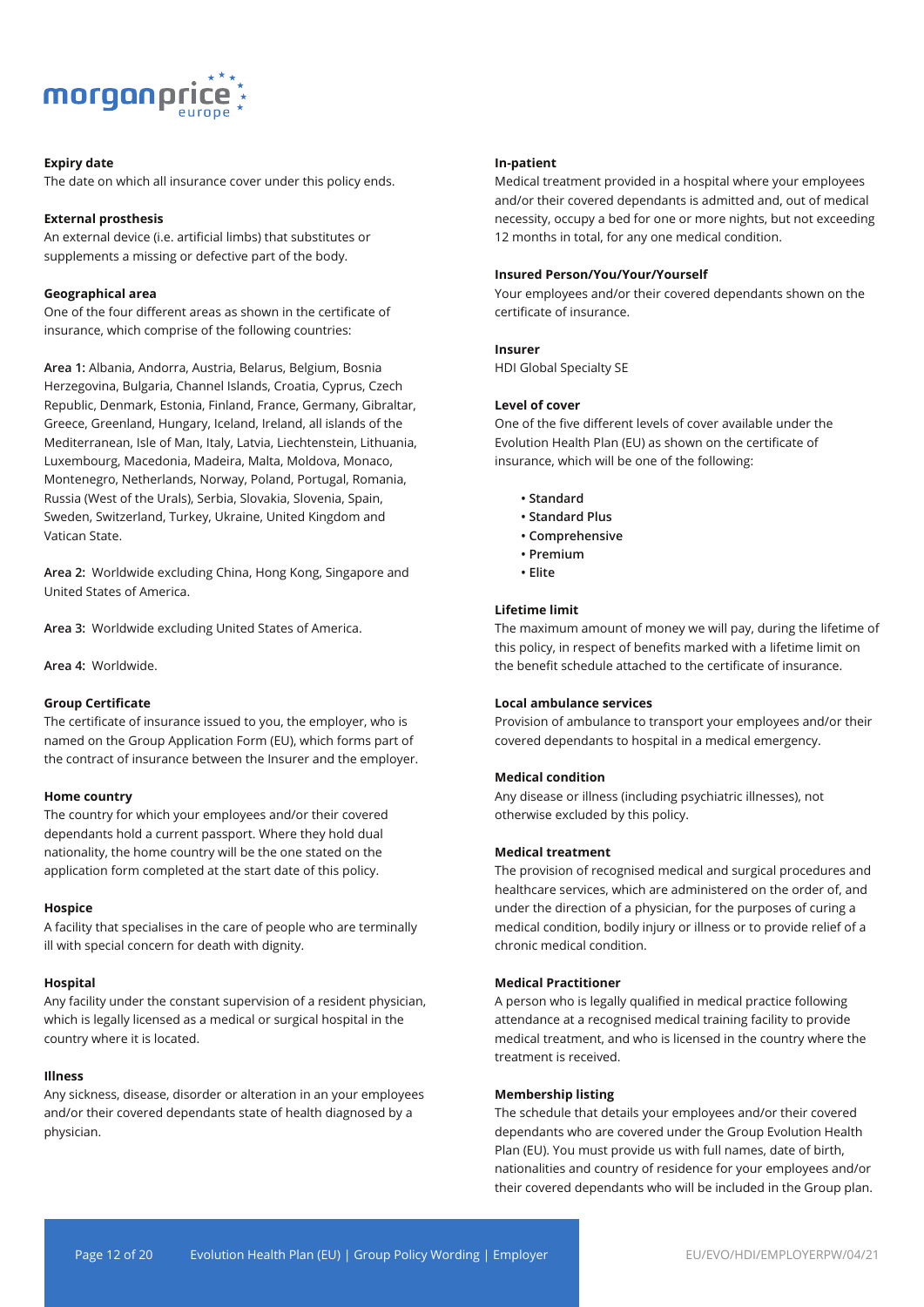

#### **Newborn**

A baby who is within the first 16 weeks of its life following birth.

#### **Nurse**

A registered nurse who has graduated from a nursing program and met the requirements outlined by a country, state, province or similar licensing body to obtain a nursing license, and delivers clinical treatment alongside doctors and other healthcare professionals.

#### **Organ implantation**

Medical treatment undertaken to perform the implantation of the following natural human organs: kidney, liver, heart, lung, stem cell, bone marrow and skin grafts (where medically necessary and not for cosmetic purposes).

#### **Out-patient**

Medical treatment provided to your employees and/or their covered dependants by, or on the recommendation of a physician, which does not involve an admission to hospital either on an inpatient or day-patient basis.

## **Overall maximum benefit**

The maximum amount of costs that will be paid to, or a payment made, on behalf of your employees and/or their covered dependants during each period of insurance.

#### **Palliative treatment**

Treatment where the primary purpose is only to offer temporary relief of symptoms, rather than to cure the medical condition causing the symptoms.

#### **Period of insurance**

The period of time as shown on the certificate of insurance during which this policy is effective, subject to payment of the required premium.

#### **Physician**

A legally licensed medical/dental practitioner who is authorised by the appropriate governing authorities to practice medicine in the country where treatment is provided.

#### **Physiotherapy**

Medical treatment provided by a licensed and qualified physiotherapist. Physiotherapy does not include ante-natal and maternity exercises, manual therapy, sports massage or occupational therapy.

#### **Plan type**

The name of the level of benefits that applies as detailed on the certificate of insurance.

#### **Policyholder**

The employer who subscribes to this policy, on behalf of their employees and/or their covered dependants, who is responsible for paying the premium and ensuring that the policy terms and conditions are adhered to.

#### **Pre-authorisation**

The process whereby your employees and/or their covered dependants seek approval from us prior to undertaking treatment or incurring costs.

#### **Pre-existing medical condition**

Any medical condition, psychological condition or 'related condition' for which your employees and/or their covered dependants have suffered any symptoms (whether investigated or not), consulted any medical practitioner for check-ups or monitoring of a condition, received follow-up examinations, medical treatment or advice, or been prescribed or taken medicine, including over the counter drugs, special diets, injections or physiotherapy, or was reasonably aware existed, in the 5-year period prior to your employees and/or their covered dependants start date. A 'related condition' is deemed to be any medical condition that is either an underlying cause of, or directly attributable to, the medical condition, subject to claim.

#### **Premature baby**

A baby born before the start of the 37<sup>th</sup> week of pregnancy.

#### **Prescription drugs**

Medications and drugs whose sale and use are legally restricted to the order of a physician. Drugs, medicines and other medicaments purchased 'over the counter' without a physician's prescription are not covered by this policy.

#### **Principal member**

The employer.

## **Start date**

The date that insurance cover under this policy first starts for your employees and/or their covered dependants.

#### **Subrogation**

Our right to act as your employees and/or their covered dependants substitute to pursue any rights your employees and/ or their covered dependants may have against a third party, who is liable for a claim paid by us under this policy.

#### **Usual, Customary and Reasonable**

The charges that would typically be made for the treatment that your employees and/or their covered dependants receive in the location where treatment is received. If there is any dispute relating to usual, customary and reasonable, we will identify the amount typically charged by obtaining three quotations for the disputed treatment and we will settle costs based on an average of the three quotations.

#### **Waiting period**

The period during, which no benefit is payable for treatment costs when a waiting period is shown in the benefit schedule. Only costs incurred after the waiting period will be eligible for consideration.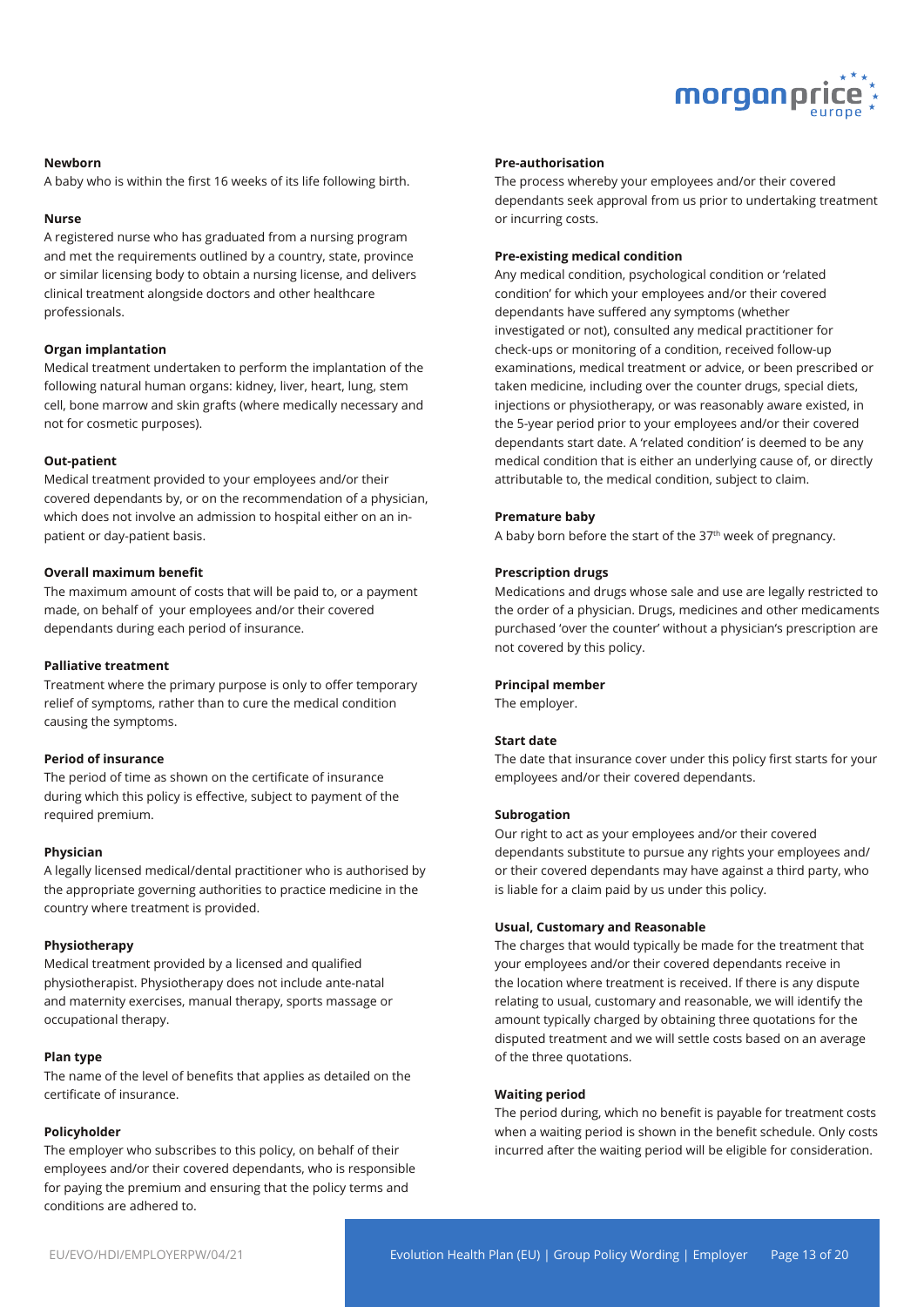

#### **We/Us/Our**

HDI Global Specialty SE, in conjunction with Morgan Price (Europe) ApS, who are responsible for administering this policy on behalf of the Insurer.



The following exclusions apply to all benefits of this policy. Please note, any consequences resulting directly or indirectly from these exclusions are also excluded.

We will not pay claims for any of the following:

- 1. The first 25% of costs for any claims not pre-authorised, where required.
- 2. Any treatment costs that occur after the expiry date of this policy.
- 3. Any medical condition, psychological condition or 'related condition' for which your employees and/or their covered dependants have suffered any symptoms (whether investigated or not), consulted any medical practitioner for check-ups or monitoring of a condition, received followup examinations, medical treatment or advice, or been prescribed or taken medicine, including over the counter drugs, special diets, injections or physiotherapy, or was reasonably aware existed, in the 5-year period prior to the start date. A 'related condition' is deemed to be any medical condition that is either an underlying cause of, or directly attributable to, the medical condition, subject to claim.
- 4. Medical treatment for alcoholism, drug and substance abuse/dependency. This includes treatment for being under the influence and/or suffering from the effects of alcohol, intoxicants, drugs or narcotics.
- 5. Medical treatment for any addictive and/or compulsive disorder.
- 6. Deliberate self-inflicted injury, needless self-exposure to peril (except in an attempt to save human life), suicide, attempted suicide or self-harm.
- 7. Dietary supplements, nutritional supplements, body-building supplements and substances, fibre, fatty acids, amino acids, vitamins, minerals and organic substances regardless as to whether prescribed by a physician, except as provided for under item 3H - Complementary Therapies and 2 Cancer Care Benefit
- 8. Contraception, sterilisations or its reversal (including vasectomy), fertilisation, impotence, venereal disease (including testing), sexually transmitted diseases, gender reassignment or any other form of sexual related condition.
- 9. Medical treatment for any form of assisted reproduction (including in vitro fertilisation) and its consequences, including any resulting pregnancy and childbirth, or complications of the assisted reproduction treatment, or complications of any resulting pregnancy and childbirth.
- 10. Any act that is fraudulent, illegal, criminal, deliberately careless or reckless on your employees and/or their covered dependants part.
- 11. Any claim arising in the course of travel undertaken against medical advice or where your employees and/or their covered dependants could have reasonably foreseen a medical condition would arise.
- 12. Any claims arising from air travel where your employee and/ or their covered dependant is more than 28 weeks pregnant.
- 13. Costs associated with medical treatment of a premature baby after the initial 2 months from date of birth.
- 14. Any claims arising from birth injuries or defects, congenital illness/abnormality, except where covered within the detailed benefit schedule under section 8, items A and B.
- 15. Medical treatment for Human Immunodeficiency Virus (HIV) or HIV related illness, including Acquired Immune Deficiency Syndrome (AIDS) or AIDS related complex (ARC) and any similar infections, illnesses, injuries or medical conditions arising from these conditions, except where covered on the benefit schedule under section 4, item B.
- 16. Any treatment which is experimental and/or unproven. We deem this to be any treatment not recognised scientifically by the official government control agency of the country where treatment is received.
- 17. Any treatment and/or use of drugs/medicines not licensed by the official government control agency of the country where treatment is received or not used in accordance with their licensed indications.
- 18. Drug therapy and/or treatment provided by a physician, who is unlicensed in the country treatment is received.
- 19. Routine or preventative medicines, vaccinations of any kind and general health check-ups, unless specifically covered by the selected plan type.
- 20. Cosmetic surgery, cosmetic treatments or remedial surgery, whether or not for psychological purposes, except when required as a direct result of an illness, injury or accident.
- 21. Any claims arising from weight loss, weight problems or eating disorders, including removal of fat or other surplus body tissue.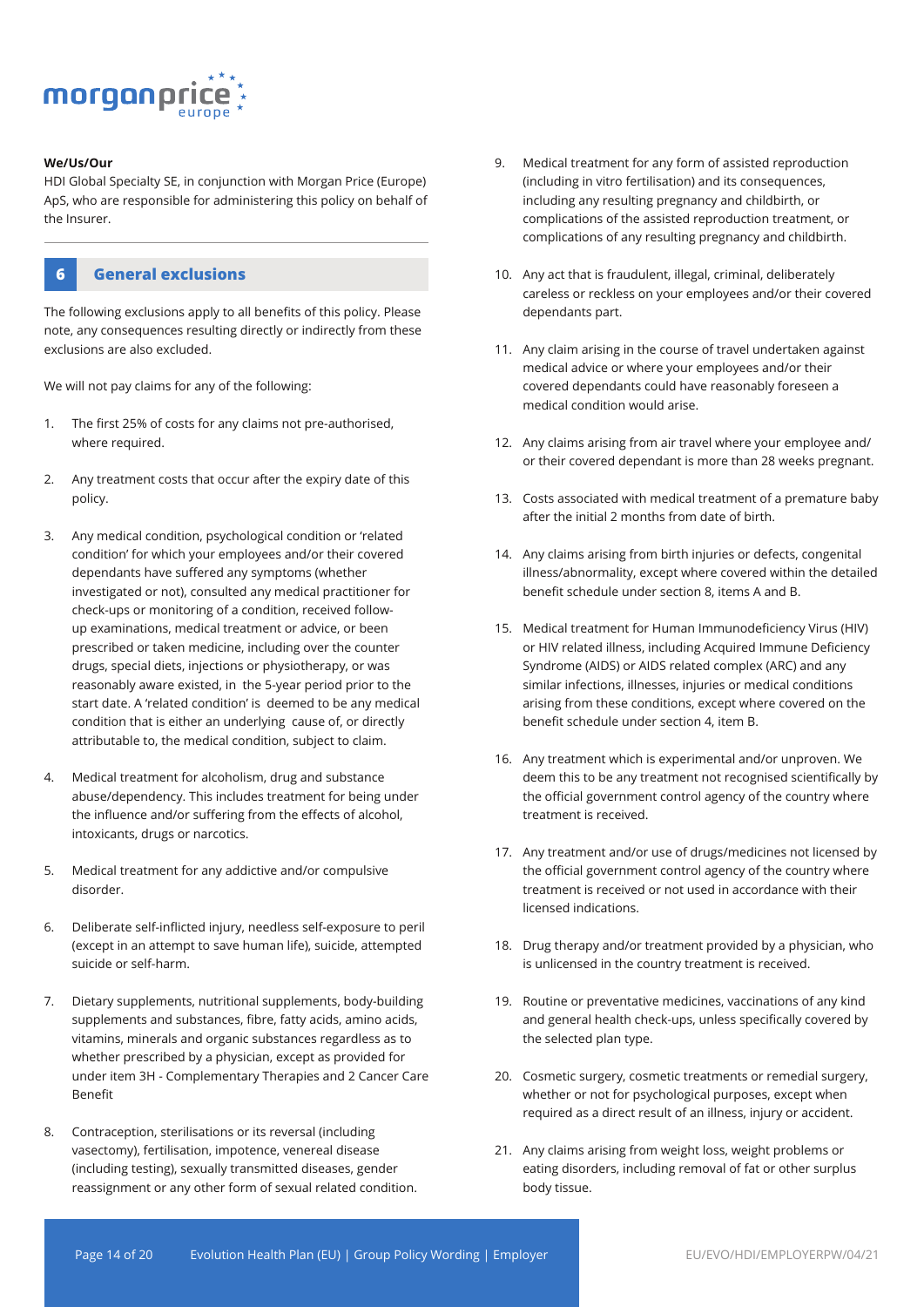

- 22. Any claims arising from snoring, insomnia, sleep apnoea or sleeping disorders, including sleep studies or corrective surgery.
- 23. Surgery (other than laser treatment surgery performed by an ophthalmic surgeon) to correct short or long sight, or any other eye defect, unless caused as a result of an accident or medical condition.
- 24. Stem cell transplants for any medical condition, apart from the treatment of cancer where it is pre-authorised.
- 25. Medical treatment performed by a physician who is a relative of your employees and/or their covered dependants, unless previously approved by us.
- 26. Claims arising from racing, other than on foot, and all professional sports (By professional we mean sports for which you and/or your covered dependants are paid to take part).

However, we reserve the right to load for or exclude hazardous activities that must be disclosed on the application form.

- 27. Any claim arising when your employees and/or their covered dependants are under military authority or are engaged in activities involving the use of firearms or physical combat or in an area of military conflict, except in connection with tourist trips made on a private basis during leave.
- 28. Any expenses relating to 'search and/or rescue' operations to find your employees and/or their covered dependants in mountains, at sea, in the desert, in the jungle and similar remote locations.
- 29. Any expenses relating to an air/sea rescue operation or an evacuation/transfer from any off-shore structure or ship.
- 30. Any expense not specifically stated in this policy as being insured and any expenses, which exceed the individual benefit limits or overall maximum benefit of the plan type.
- 31. Any expenses where no supporting documents are available.
- 32. Any accounts, bills or invoices received by us more than 3 months after the date of treatment or the date the service was given.
- 33. Accommodation and medical treatment costs in a hospital where it has effectively become your employees and/or their covered dependants home, and where the admission is arranged wholly or partly for domestic reasons.
- 34. Accommodation and medical treatment costs in a nursing home, hydro spa, nature clinic, health farm, health spa, rest/ retirement/convalescent home or similar.
- 35. Medical treatment for learning difficulties, hyperactivity, attention deficit disorder, speech therapy, behavioural problems or development problems.
- 36. Any costs which are unnecessary, medically inappropriate or are over and above what is usual, customary and reasonable for the services provided. Usual, reasonable and customary will be for the area or country where treatment is received, not for the hospital itself.
- 37. Any claim in any way caused or contributed to, by the use or release or the threat thereof of any nuclear weapon or device, chemical or biological agent.
- 38. Any claims resulting from war, invasion, act of foreign enemy hostilities (whether war be declared or not), civil war, rebellion, revolution, insurrection, military or usurped power or, taking part in civil commotion or riot of any kind, except where injury is sustained as an innocent bystander.
- 39. Bodily injury or illness caused by an Act of Terrorism, except where such injury/illness is sustained as an innocent bystander, excluding any Act of Terrorism involving the use of nuclear weapons or devices, chemical or biological agents. For the purposes of this policy, an Act of Terrorism means an act, including but not limited to, the use of force or violence and/or the threat thereof, of any person or group(s) of persons whether acting alone or on behalf of or in connection with any organisation(s) or government(s), committed for political, religious, ideological or similar purposes or reasons including the intention to influence any government and/or to put the public or any section of the public, in fear.
- 40. Any expense which at the time of happening, is covered by any other existing insurance plan or state cover. If there is other cover in force, you must tell us when you first contact us.
- 41. Costs which your employees and/or their covered dependants would have otherwise had to pay in any event.
- 42. Any loss arising from the medical services in this policy, unless negligence on our part can be demonstrated.
- 43. Any costs incurred where your employees and/or their covered dependants have travelled to a country/area, which the Government or Embassy, of their home country, have advised against travelling to.
- 44. Medical treatment related to podiatry and/or chiropody, including, but not limited to, bunions and ingrown toenails.
- 45. If your employees and/or their covered dependants wear glasses or contact lenses prior to the start date of this policy, replacement spectacles, contact lenses or laser eye surgery are excluded from cover.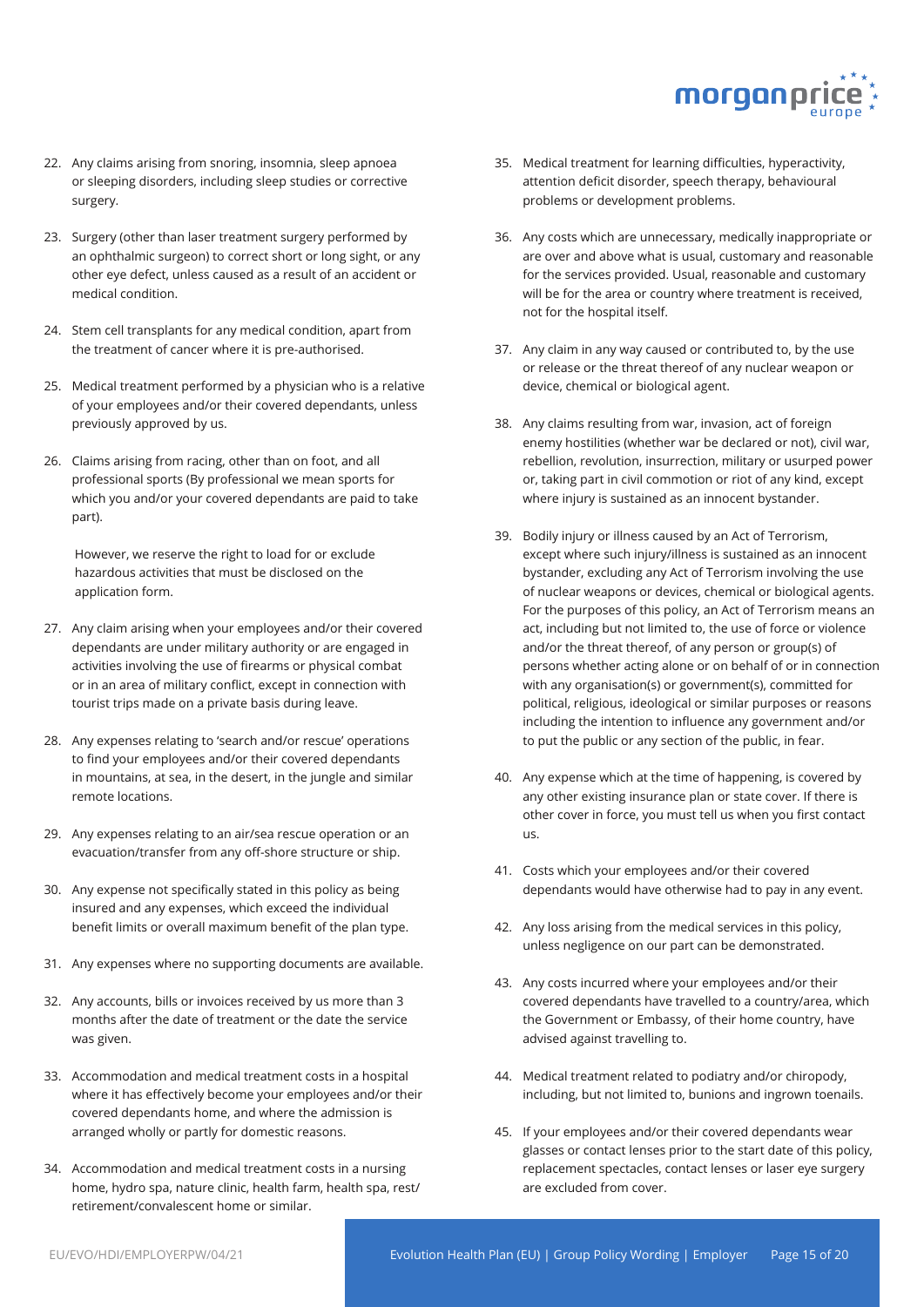

- 46. Cover for replacement of existing crowns, inlays, fillings, bridges or missing teeth prior to the start date of this policy are excluded. These are classified as pre-existing.
- 47. Claims arising from the use of e-cigarettes.
- 48. No cover is provided under this policy if general medical advice has not been followed.
- 49. Costs for the provision of medical reports or completion of claim forms or translations.
- 50. Any motorcycle accident where a crash helmet has not been worn, whether or not it is required by law in the country of claim.
- 51. Any 'over the counter' drugs or medicines available without a physicians prescription.
- 52. Please note, no cover is available for implantation of any other organ either of a natural or artificial nature.

## **7 General policy administration**

#### **a. Commencement of cover**

Your employees and/or their eligible dependants cover can start once we have accepted you and your employees and/or their eligible dependants application forms and the first premium payment has been received by us, including any applicable taxes.

Your employees and/or their eligible dependants start date will be shown on the certificate of insurance. Your employees and/or their eligible dependants start date must be within 30 days from the date the application forms were signed.

We will provide you with a PDF of certificate of insurance, any relevant endorsements, a benefit schedule and membership card(s), which includes details of the emergency claims contact details.

## **b. Adding or removing your employees and/or their dependants**

Applications to add employees and/or their eligible dependants may be made at any time during the period of insurance, subject to payment of the required premium.

A healthy newborn child may be added to this policy from their date of birth, provided we received a completed application form from your employee and/or their covered dependant within 14 days of their date of birth. If your employee and/or their covered dependant notify us after this period, we will add the newborn child from the date we receive the completed application form, and not their date of birth. If the newborn has known medical

conditions, these will need to be declared on an FMU application form and we will advise what cover we can offer.

Please note that submission of a claim under item 7 – Maternity Benefits, does not constitute formal notification for the newborn to be added to this policy. A completed application form is required.

If you wish to remove any of your employees and/or their covered dependants from this policy, you must make this request in writing. Removal will be made from the date that written notification is received.

#### **c. Maintaining cover**

Subject to satisfying any specific eligibility criteria and payment of the required premium, this policy will remain in force during the period of insurance and is renewable for successive 1-year periods at the prevailing terms, premium rates and benefits.

We will not cancel this policy because of either a deterioration in the health of your employees and/or their covered dependants or the number/value of claims your employees and/or their covered dependants make, unless we are prohibited by insurance law or legislation, or decide not to continue to underwrite this type of insurance in your employees and/or their covered dependants country of location.

If we decide to stop underwriting this policy, we shall give you as much notice as possible in writing prior to this policies next annual renewal date.

#### **d. Alterations to this policy**

We may change the premium rates, terms, conditions and benefits of this policy from time to time, but any such changes will not apply until the next annual renewal date first following the introduction of such changes.

No alteration or waiver of the terms, conditions and benefits of this policy shall be accepted unless it is in writing by one of our authorised company officials.

#### **e. Changing the plan type**

You may only apply to change the plan type at the annual renewal date of this policy. If we accept your application, we reserve the right to apply a variation in cover to any medical conditions, which pre-existed the date of such change.

You may change the geographical area during the period of insurance if your employees and/or their covered dependants relocate to a country of residence, which is located outside of the geographical area chosen at the start date or subsequent annual renewal date.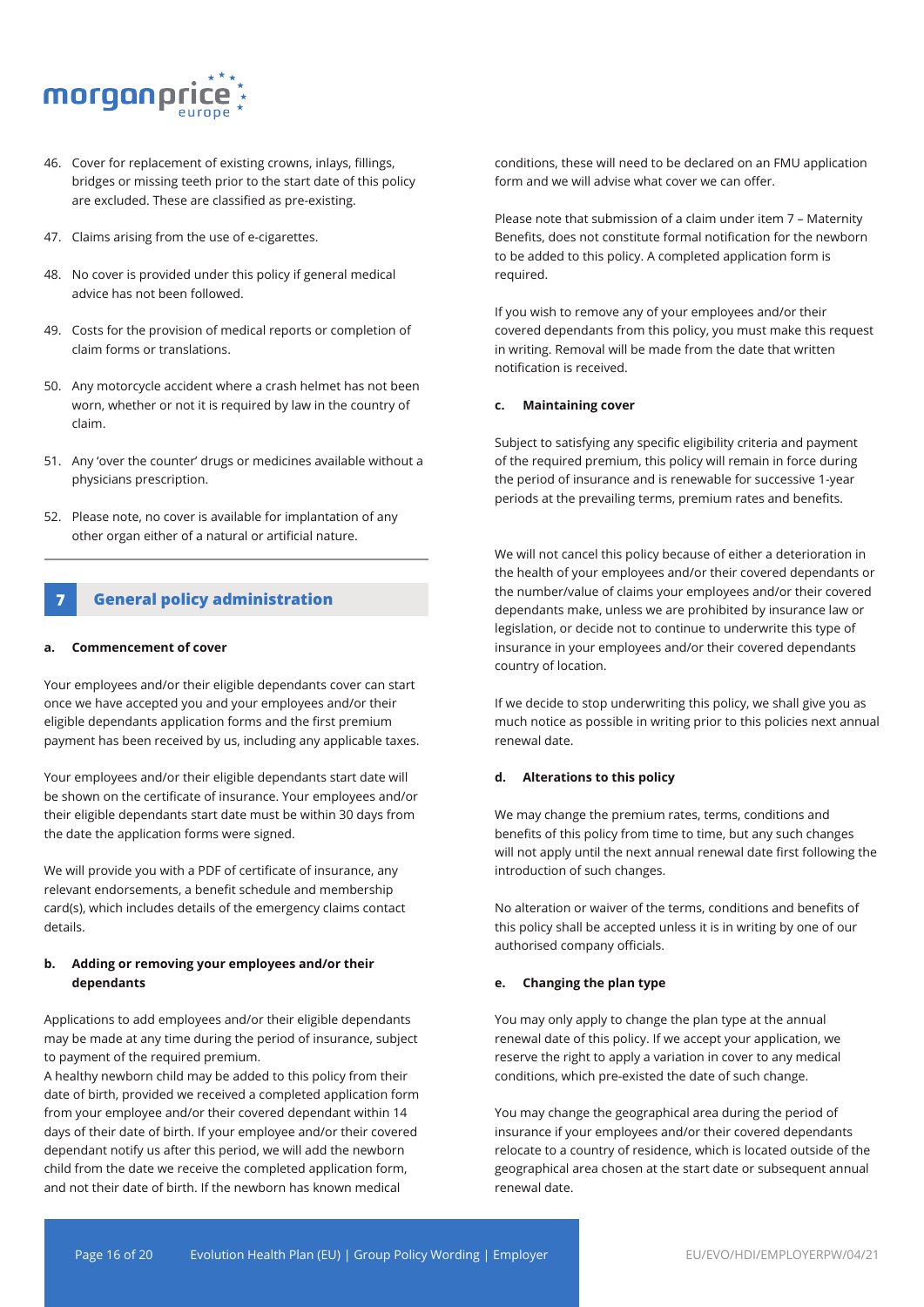

We reserve the right to apply a variation in cover to any medical conditions which pre-existed the date of such change.

#### **f. Policy duration and premium payment**

This is an annual contract, which is renewable each year, subject to the terms and conditions in force at the annual renewal date, and subject to payment of the applicable renewal premium.

All premiums are payable in advance of cover being provided under this policy. Premiums can be paid by bank transfer or by debit/credit card.

Premiums (and any applicable taxes) are payable monthly, quarterly, semi-annual or annually but this is an annual contract of insurance. If you elect to pay the premium in instalments, you will be charged an administration fee. You are still responsible for paying the entire annual premium, even if we have agreed you may pay by instalments. If we do agree you can pay by instalments then you must ensure the credit/debit card you supply is valid for the entire period of the policy year.

We reserve the right to withdraw frequency payment facilities and/or charge an administration fee for non-payment.

This policy will be cancelled if a payment date is missed, although we may subsequently reinstate cover if an outstanding payment is received within 30 days of its due date.

If we agree to reinstate cover, we reserve the right to apply revised underwriting terms to this policy.

If a premium is outstanding, any claims will be suspended and will not be settled until the outstanding premium is received by us.

If any premium is unpaid at the end of this 30-day period, we will cancel this policy from the date that the unpaid premium was due. Any outstanding premium will be deducted from the credit/debit card supplied.

Premiums are payable in the currency of this policy, which you elected at the start date of this policy.

We reserve the right to alter premiums at any time but if we do so. the new premiums will not be effective until your annual renewal date.

We reserve the right to alter the amount of Insurance Premium Tax (IPT), government levies or other taxes as and when they change by law, and to apply them at the next premium due date.

If having purchased this policy, you decide that it does not meet your requirements, please return the policy documents to us within 14 days of receipt, together with written cancellation instructions. Provided no claims have been paid and/or preauthorisation has been given, we will refund any premium that you have paid.

#### **g. Temporary return to home country**

For nationals of the United States of America, cover can remain in force for temporary return and visits to your employees and/or their covered dependants home country up to a maximum of 90 days in total during each period of insurance, provided that your employees and/or their covered dependants home country is included within their selected geographical area. Your employees and/or their covered dependants policy will automatically terminate after 90 consecutive days in the United States of America – refer to "Termination".

For nationals of all other countries worldwide, there is no restriction for temporary return and visits to your employees and/ or their covered dependants home country, provided their home country is included within your employees and/or their covered dependants selected geographical area.

Where your employees and/or their covered dependants home country falls outside of their selected geographical area, please refer to Item 11A – Emergency Out of Area Treatment.

#### **h. Cancelling this policy**

If you cancel this policy at any other time, you must give us 14 days notice in writing at the address shown on this policy documentation. We will cancel this policy from the date of receipt of such instruction or from a future date. Under no circumstances will we back date any cancellation requested by you.

Once we have received your cancellation notification and provided no claims or pre-authorisations have been put in place in the current 12-month period of insurance, a pro-rata refund may be applicable. If a claim has been made, then no refund will be due and any outstanding instalment premiums remain payable.

If you cancel this policy, we reserve the right to charge an administration fee of £/€/\$30.

We will not cancel this policy because of eligible claims made by your employees and/or their covered dependants. We reserve the right to cancel this policy at any time if your employees and/or their covered dependants have:

- Misled us by misstatement or concealment or failed to answer any question about this policy honestly and fully; or
- Made or attempted to make a false or fraudulent claim or if any employee and/or their covered dependants uses any methods to try to make a fraudulent claim; or
- If you fail to pay the premium due.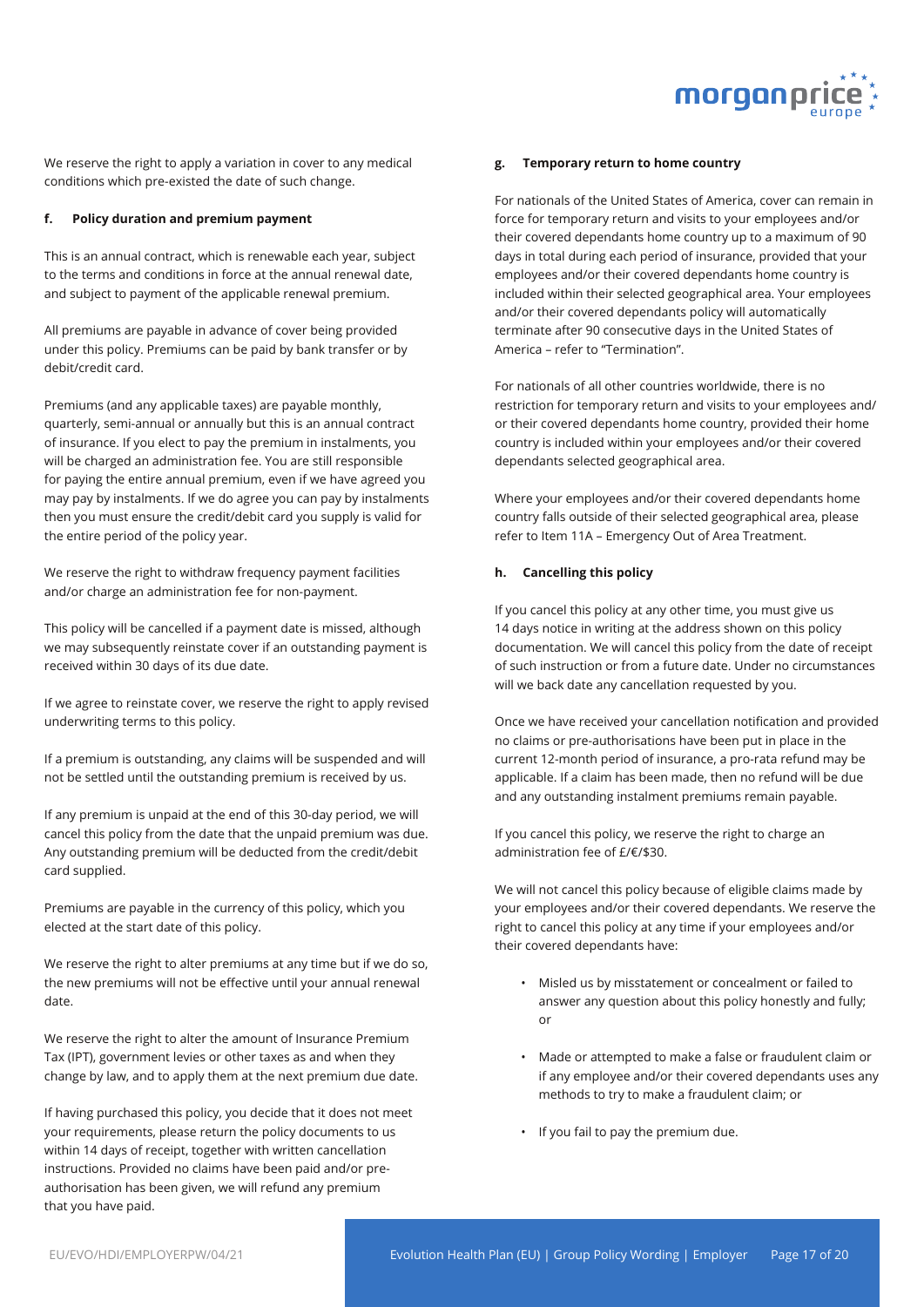

## **i. Termination**

This policy will automatically end in any of the following situations:

- Failure to pay the premium on the date due. At our absolute discretion, we may reinstate the cover if the outstanding premiums are paid to us in full, although we reserve the right to apply revised underwriting terms to this policy.
- Where your employees and/or their covered dependants have acted in a fraudulent manner or deliberately claimed benefit either directly or indirectly, to obtain unreasonable pecuniary advantage, which is to our detriment.
- For nationals of the United States of America only, 90 days after your employees and/or their covered dependants return to their home country. This 90-day period shall be reduced by the number of days that have already been spent on temporary return and visits to the United States of America during the period of insurance. If there are less than 90 days to run until the expiry date, then cover shall cease on the expiry date.

On termination of this policy for whatever reason, our liability will immediately cease.

#### **j. Death of an employee and/or their covered dependants**

Should an employee and/or their covered dependant die during the period of insurance, any dependants who are insured can continue to be covered for the remainder of the period of insurance at your discretion.

## **k. Other insurance**

If there is any other insurance covering any of the benefits that are provided under your employees and/or their covered dependants policy for which a claim is made, then your employees and/or their covered dependants must disclose this to us at the time of submitting the claim.

In these circumstances, we will not be liable to pay or contribute more than our proper rateable proportion.

If it transpires that your employees and/or their covered dependants have been paid for all or some of the claim costs by another source or insurance, we have the right to a refund from your employees and/or their covered dependants. We reserve the right to deduct such refund from your employees and/or their covered dependants from any impending or future claim settlements, or to cancel this policy from the start date or subsequent annual renewal date without a refund of premium.

## **l. Subrogation**

If someone else is responsible, we may take court action in your employees and/or their covered dependants name to recover

any claims we have paid. We will pay for the cost of taking this action and it will be for our benefit. Your employees and/or their covered dependants are not authorised to admit liability for any eventuality or give a promise of undertaking to anyone, which binds the Insured, an Insured Person(s), or Us.

#### **m. Help and intervention**

Our help and intervention depends upon, and is subject to, local availability and has to remain within the scope of national and international law and regulations. Our intervention depends upon us obtaining the necessary authorisations issued by the various competent authorities concerned.

#### **n. Compliance**

Your employees and/or their covered dependants full compliance with the terms and conditions of this policy is necessary before a claim will be paid.

#### **o. Governing law**

This contract of insurance shall be governed and construed in accordance with Danish law unless we agree otherwise. The courts of Denmark alone shall have exclusive jurisdiction in any dispute.

#### **p. Sanctions**

No insurer shall be deemed to provide cover and no insurer shall be liable to pay any claim or provide any benefit hereunder to the extent that the provision of such cover, payment of such claim or provision of such benefit would expose that insurer to any sanctions, prohibition or restriction under United Nations resolutions or the trade or economic sanctions, laws or regulations of the European Union, or United Kingdom or United States of America to the extent such compliance is not prohibited by applicable law.

## **8 How to make a complaint**

If you feel we have not provided the level of service you expected, please follow the procedures outlined below:

- We consider a complaint to be any oral or written expression of dissatisfaction from a customer to an employee of Morgan Price (Europe) ApS, in connection with the provision of, or failure to provide, a service to the customer.
- You can notify us by telephone, face-to-face or in writing.

**Complaints Department Morgan Price (Europe) ApS Nybrogade 18 3. 1203 Kobenhavn K Denmark**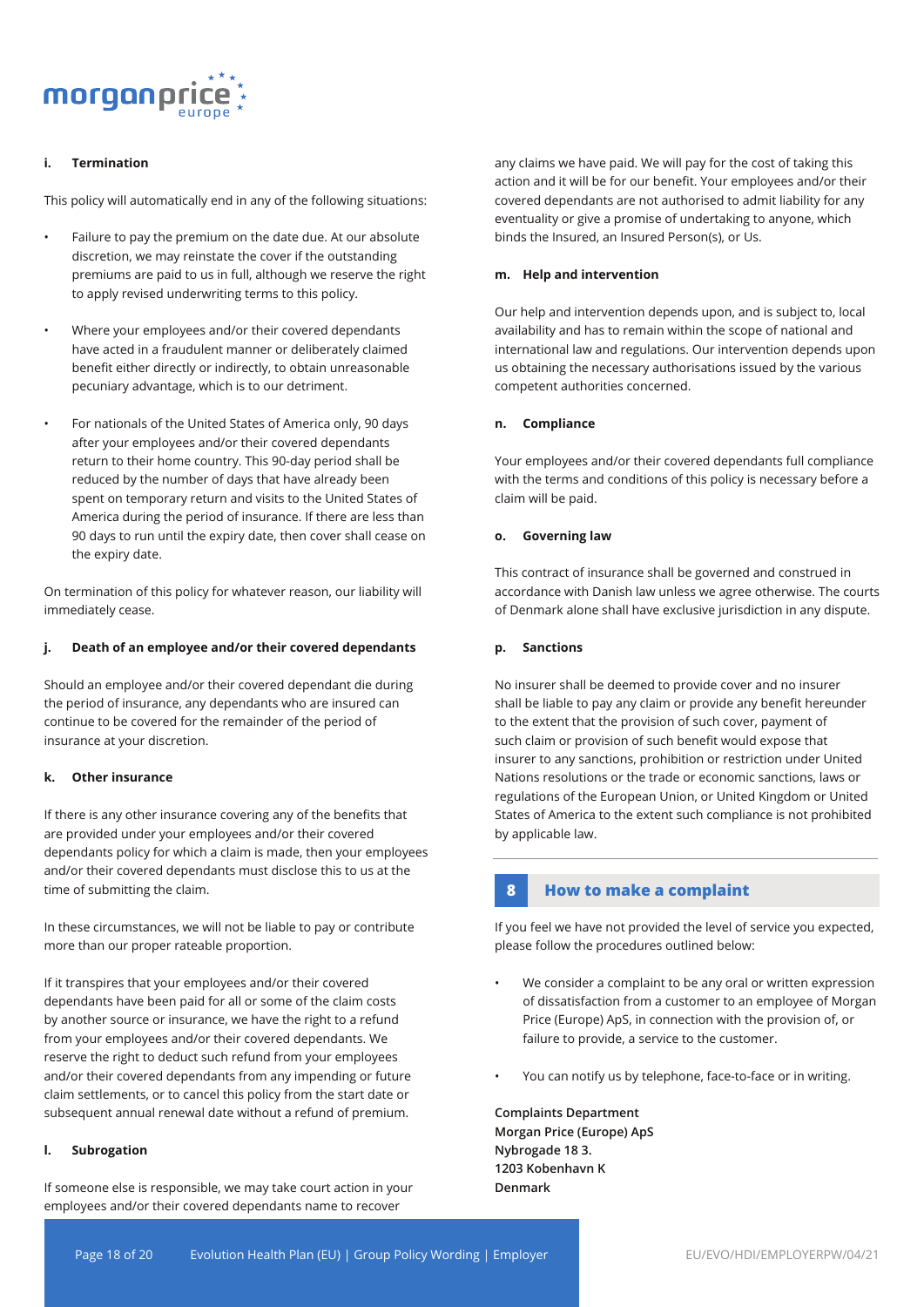

#### **Email: info@morgan-price.eu**

**Tel: +44 (0) 1379 646730**

#### **How we deal with your complaint:**

- We will always respond in a courteous manner and we aim to resolve complaints within 3 business days following receipt (e.g. received Monday 10:00am, aim to resolve by Thursday 5:30pm).
- Occasionally, for more complex cases, we need additional time to investigate the concerns raised. In such cases, we aim to acknowledge the complaint within 5 business days, providing the name of the person dealing with it, as well as an indication of when to expect the matter to be concluded.
- If we cannot resolve the matter within 8 weeks we will write explaining why and point out the next steps available to you (i.e. referring your complaint to the The Insurance Complaints Board).
- If more than 8 weeks from the date of your complaint has passed and you have not received a final response, or you are dissatisfied with the final response you received (at any stage of the process), you can refer your complaint to the The Insurance Complaints Board (contact details are shown below).

## **How we will respond to your complaint:**

- If we can resolve your complaint within 3 business days following receipt, you will be sent a summary resolution communication, which will confirm the matter has been resolved and details of the The Insurance Complaints Board.
- Where we have been unable to resolve the complaint within 8 weeks, we will write to you formally providing details of our investigation and outcome. This response will explain our position clearly and in plain language. The response will also detail your rights to refer your complaint to the The Insurance Complaints Board.
- If we agree to pay any redress or compensation, we will do so promptly.

Where we have reasonable grounds to be satisfied that another firm is solely or jointly responsible for the issues raised, the complaint will be referred to them promptly on your behalf. We will inform you of the referral, provide their contact details and follow the matter up with them to make sure your concerns are properly addressed.

#### **What to do if you remain dissatisfied with our final response:**

Having received our final response, if you remain dissatisfied you may be entitled to refer your complaint to The Insurance Complaints Board. There is a complaint fee of DKK 200.

Visit their website at www.ankerforsikring.dk

Tlf: 33 15 89 00 (from 10am - 1pm)

Your complaint must be submitted in writing using the form which can be downloaded from their website: https://ankeforsikring.dk/ Sider/english.aspx

If the insurance contract has been concluded online, the complainant may also use the European Commission's platform for Online Dispute Resolution (ODR) using the following link: http://ec.europa.eu/consumers/odr/

#### **For all other complaints, please contact:**

**Complaints Officer HDI Global Specialty SE Podbielskistraße 396, 30659 Hannover, Germany**

**or send an email to complaints@hdi-specialty.com**